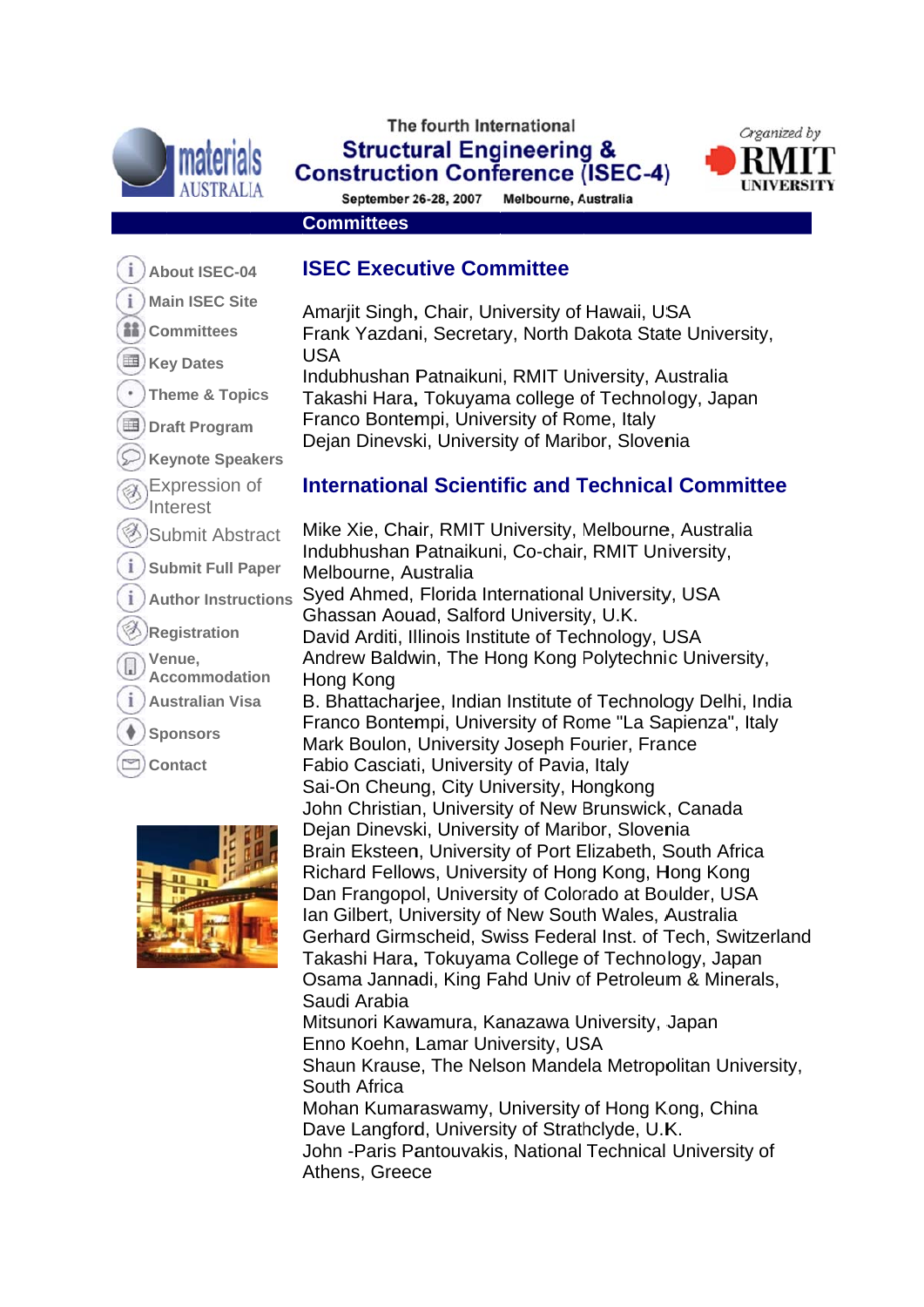Anil K. Patnaik, South Dakota School of Mines, USA Chunxiang Qian, South East University, China Swapan Saha, University of Western Sydney, Australia Ingrid Senitkova, Technical University of Kosice, Slovakia Ahmed Senouci, University of Qatar, Qatar Amarjit Singh, University of Hawaii, USA P. K. Singh, Banaras Hindu University, India Miroslaw Skibniewski, Purdue University, USA. Paul Stephenson, Sheffield Hallam University, UK Takahiro Tamura, Tokuyama College of Technology, Japan Ali Touran, Northeastern University, USA Bige Tuncer, Delft University, Netherlands Mumtaz Usmen, Wayne State University, USA Xiangyu Wang, The University of Sydney, Australia Sun Wei, South East University, Nanjing, China Frank Yazdani, North Dakota State University, USA Xueqing Zhang, Hong Kong University of Science and Technology, China

### **Local Scientific and Technical Committee**

Mike Xie, Chair, RMIT University, Melbourne Indubhushan Patnaikuni, Co-chair, RMIT University, Melbourne David Carmichael, Uiversity of New South Wales, Sydney Andrew Deeks, University of Western Australia, Perth Richard Eckhaus, Barry Gale Engineers, Melbourne Sam Fragomeni, Griffith University, Goald Coast Emad Gad, Swinburne University of Technology, Melbourne Nick Haritos, Melbourne University, Melbourne Martin Loosemore, University of New South Wales, Sydney Marton Marosskey, University of New South Wales, Sydney Vijay Rangan, Curtin University of Technology, Perth Ravi Ravindrarajah, University of Technology, Sydney Jay Sanjayan, Monash University, Melbourne Greg Schofield, Greg Schofield & Associates Pty Ltd, Melbourne Ahmad Shayan, Australian Road Research Board, Melbourne Scott Smith, University of Technology, Sydney Geoff Taplin, Maunsell, Melbourne John Wilson, Swinburne University of Technology, Melbourne

## **Local Organising Committee**

Mike Xie, Chair, RMIT University Indubhushan Patnaikuni, Co-chair, RMIT University Nick Blismas, RMIT University John Buckeridge, RMIT University Saman de Silva, RMIT University Rebecca Gravina, RMIT University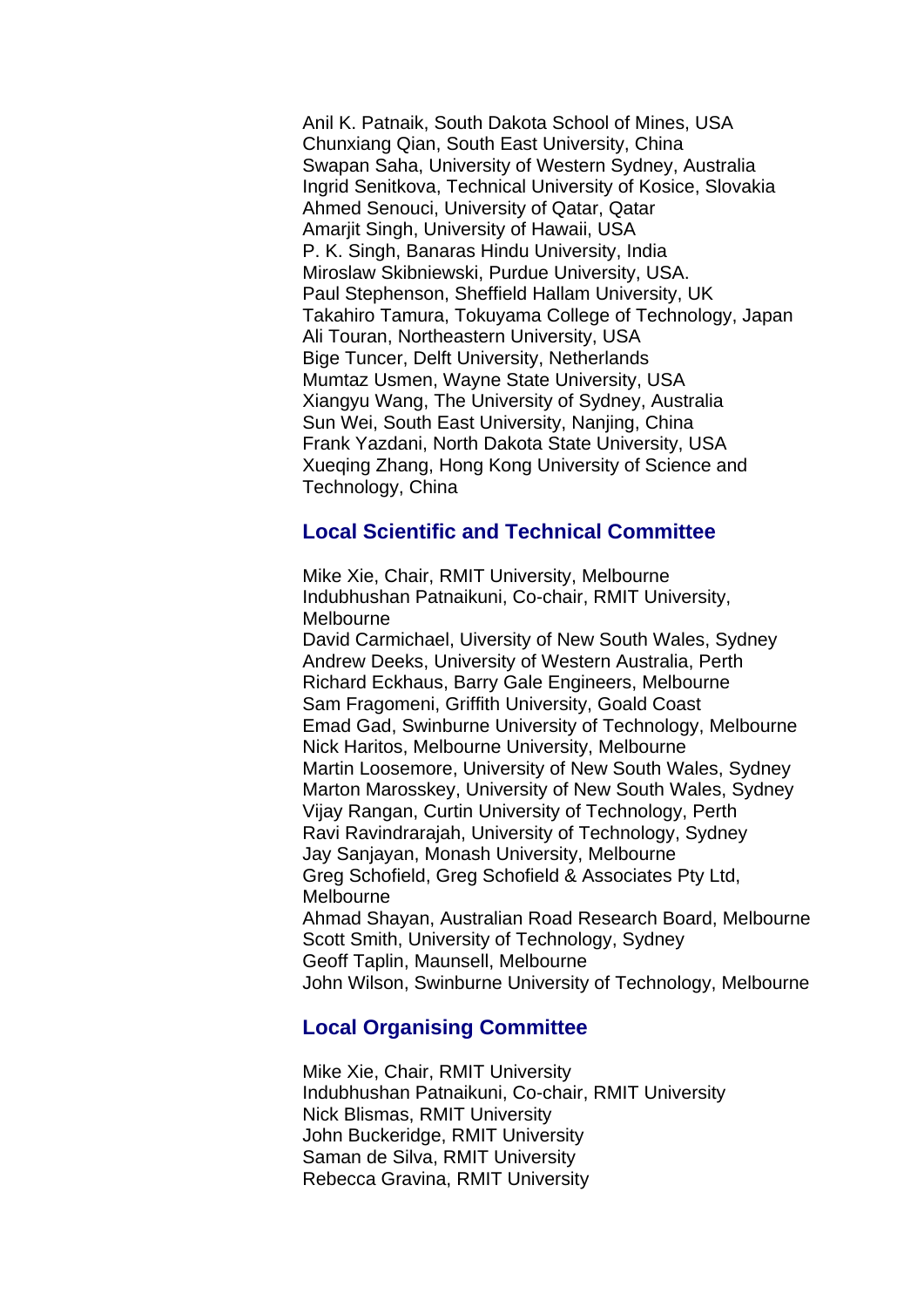Tom Molyneaux, RMIT University Sujeeva Setunge, RMIT University Ron Wakefield, RMIT University

## **ISEC Website**

**http://isec.uni-mb.si**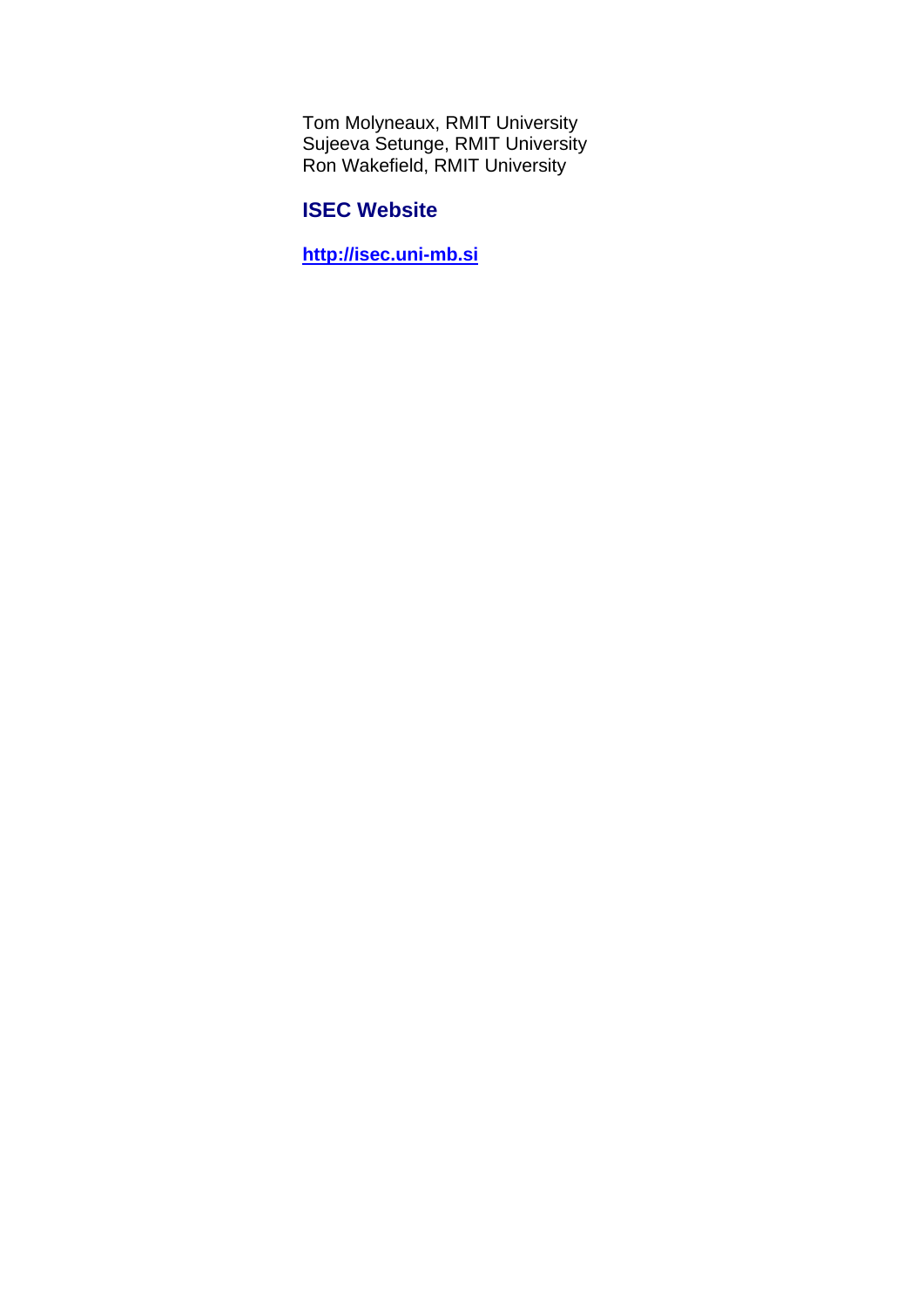

## The fourth International **Structural Engineering & Construction Conference (ISEC-4)**



September 26-28, 2007 Melbourne, Australia

**Keynote Speakers** 

- i About ISEC-04
- i **Main ISEC Site**
- $33)$ **Committees**
- Key Dates
- **Theme & Topics**
- **■)** Draft Program
- **Keynote Speakers**
- Expression of
- Interest
- **Submit Abstract**
- **Submit Full Paper**
- **Author Instructions**
- **Registration**
- Venue.
- Accommodation
- **Australian Visa**
- **Sponsors**
- **Contact**



Martin Loosemore | Roger Flanagan | Tristram Carfrae | Narayan Swamy | V. Ramakrishnan | Ian R **Thomas** 

# **Martin Loosemore**



Martin is Professor of Construction Management and Associate Dean at the University of New South Wales, Sydney, Australia. He is a Fellow of the Royal Institution of Chartered Survevors (FRICS) and Fellow of the Chartered Institute of Building (FCIOB). Martin provides strategic advice about the development and

implementation of risk and opportunity management systems to many private and public sector organisations and NGOs in Australia and Asia.

In 2002, Martin was a consultant to the Australian Royal Commission into the Building Industry, advising on international workplace reform and productivity. Recently he has also worked with Tsinghua University in China, the Beijing Olympic Organizing Committee (BOCOG) and the Ministry of Science and Technology in China to develop a risk and opportunity management system for the 2008 Beijing Olympic games facilities. He has published many articles and four international books in risk management, crisis management, facilities management, occupational health and safety and human resource management.

In 2000 he was awarded the American Society of Civil Engineers' Engineering Management - Outstanding Journal Paper Award for peer-reviewed paper entitled "The psychology of accident prevention in the construction industry". In 2002 he was awarded the UK Literati Club Highest Commendation Award for a paper entitled "Customer" focussed benchmarking in facilities management". In May 2004, he was winner of Literati award for excellence for an article entitled flexible problem solving in construction projects on the national museum of Australia project, published in the International Journal of Team Performance Management.

In March 2006, he was appointed a visiting Professor at the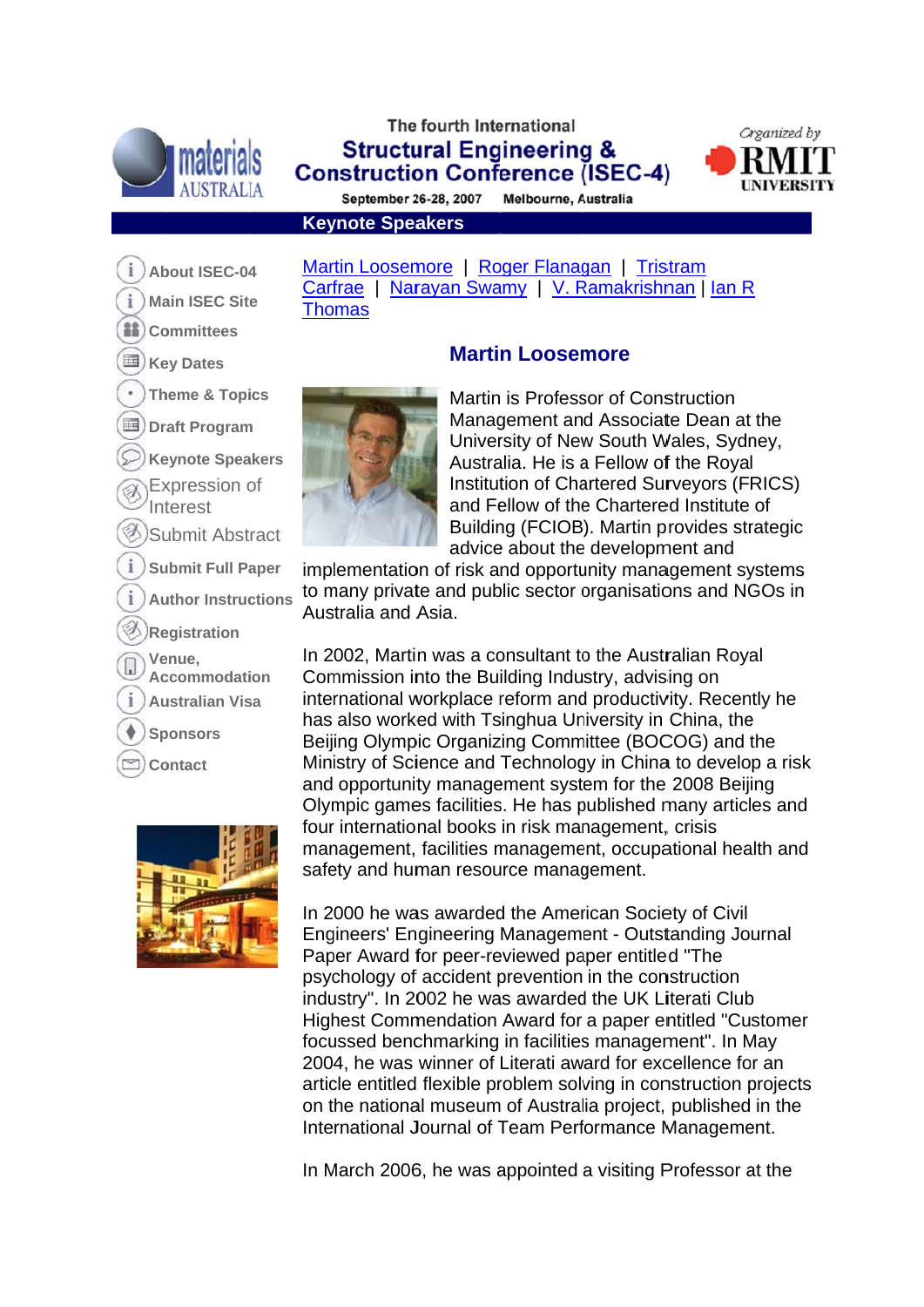Graduate School of Engineering, Chinese Academy of Sciences in Beijing and received an International Innovation Award from the UK's Chartered Institute of Building for his work in developing and implementing an innovative risk and opportunity management system for Multiplex Facilities Management. This unique approach is documented in the recent book: Loosemore, M, Raftery, J, Reilly, C and Higgon, D (2005) Risk Management in Projects, Taylor and Francis, London.

Top

## **Roger Flanagan**

Reference of Construction Management, School of Construction Management and Engineering, Engineering, University of Reading

Non-Executive Director of Skanska AB (parent company of the Skanska Group world wide) and the Halcrow Group.

Advisor to the World Economic Forum, Switzerland, for the Engineering and Construction Sector Governor's Meeting, Davos.

Member of the College of Assessors for the Engineering & Physical Sciences Research Council (EPSRC), Built **Environment Programme.** 

**Top** 

## **Tristram Carfrae**



**Structural Engineer** 

| <b>Profession</b>                 |                                                                 |
|-----------------------------------|-----------------------------------------------------------------|
| <b>Current</b><br><b>Position</b> | Principal, Arup Fellow                                          |
| <b>Joined Arup</b>                | 1981                                                            |
| <b>Qualifications</b>             | MA - Mechanical Sciences Tripos,<br><b>Cambridge University</b> |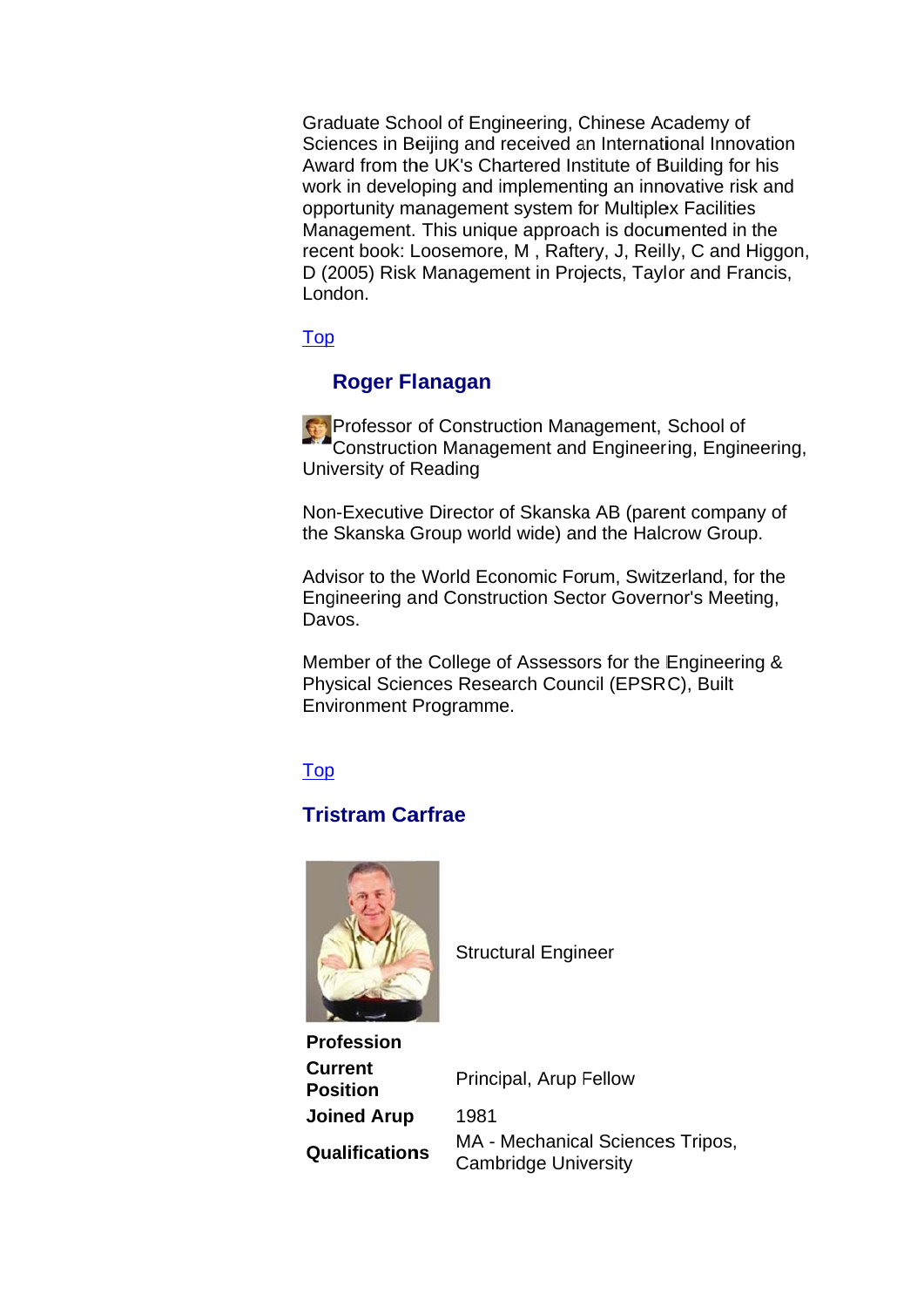Tristram is responsible for the design of an impressive array of award winning buildings and is regarded internationally as a leading designer of sporting stadia and light weight longspan structures.

Tristram is behind the design of The Water Cube - Beijing's National Swimming Center for the 2008 Olympics. He also boasts an impressive portfolio of facilities created for the 2000 Sydney Olympics, including the RAS Exhibition Halls, the Dunc Gray Velodrome, and the Olympic Tennis Centre.

He has also helped design six structures that have won Special Awards from the Institute of Structural Engineers (IStructE) - the world's premier structural accolade. No other structural engineer has achieved this.

Tristram believes that good buildings should consume less materials, energy, time and money while at the same time providing greater amenity. He has a reputation for challenging the established way of doing things, to explore better solutions, moulding both materials and people to his vision.

He is one of six Arup Fellows (out of a global staff of 7,000). This accolade honours those who have significantly contributed to the firm's reputation for excellence in innovation and design and designates him as a leader with the role of ensuring this continues.

This year, Tristram was named as one of Australia's Top 100 most influential engineers. He was Australian Professional Engineer of the Year in 2001.

#### Top

### **Naravan Swamv**



Professor Narayan Swamy is currently Professor Emeritus in the Department of Mechanical Engineering at the University of Sheffield, England. Professor Swamy has been involved in teaching, research, design and consultancy for over forty five vears. In all these activities he has adopted a HOLISTIC approach integrating material characteristics and

structural performance with DESIGN as a total concept of civil engineering construction. His research activities reflect this approach, and encompass a wide range of inter-related and interdependent topics concerned with concrete materials,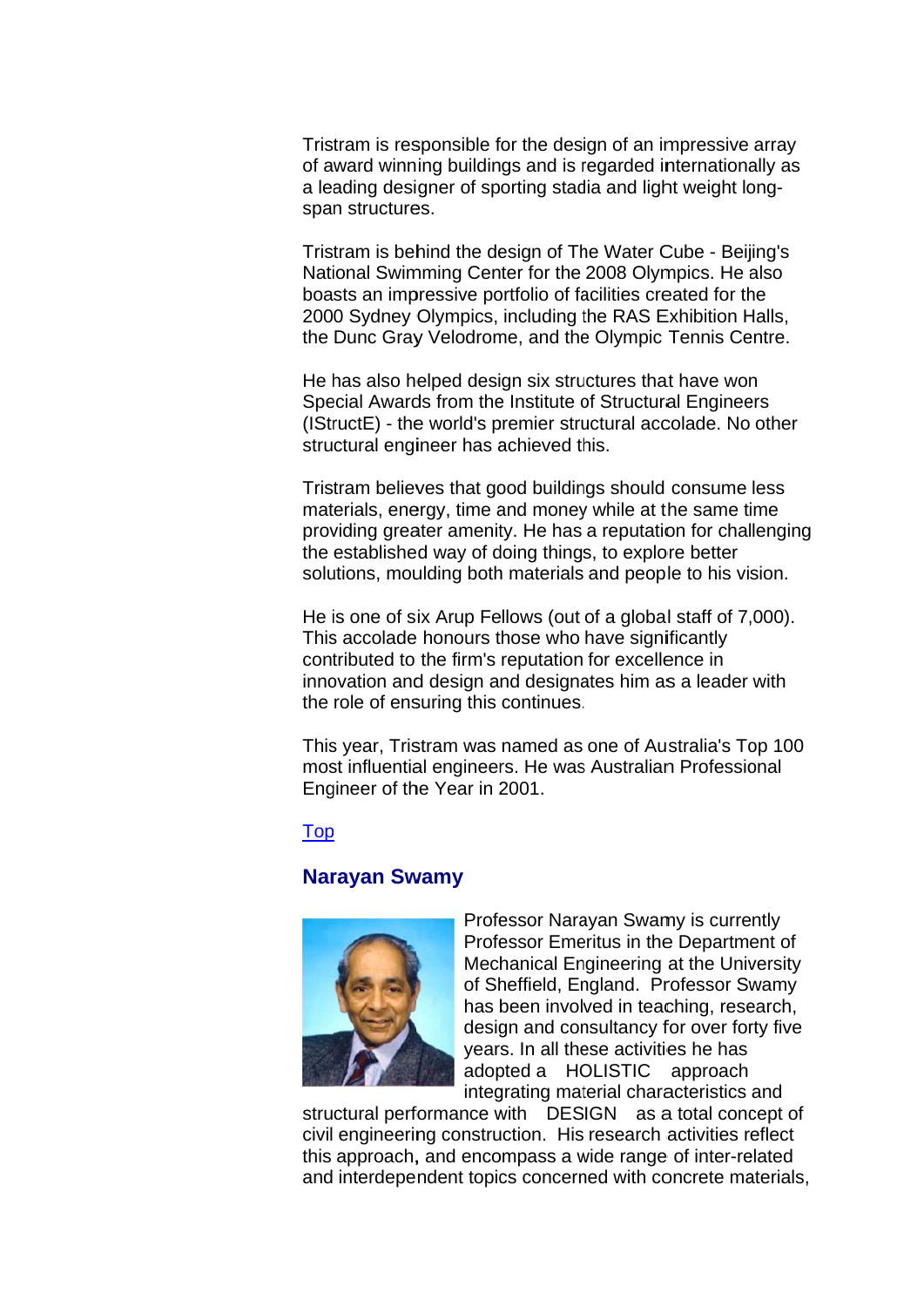concrete structures, their interactive performance in real environments, design and construction. Professor Swamy has lectured extensively all over the world, especially on topics such as Technology Transfer, Holistic Design and Design for Durability, Environment and Sustainability.

Professor Swamy has had the privilege to guide and train over one hundred Doctorate students leading to the publication of over two hundred refereed papers in Journals and Conferences. He has received many Research Awards, has edited a large number of books, and has been the Founder Editor of the Journal Cement and Concrete Composites for over 27 years. He has extensive international research collaboration, and considers Teaching and Research to be interactive and inter-disciplinary activities.

Professor Swamy is a Fellow of the Institution of Civil Engineers (ICE), the Institution of Structural Engineers (IStructE), the Institution of Mechanical Engineers (IMechE). the American Concrete Institute (ACI) and the American Society of Civil Engineers (ASCE). He is also a post Chairperson of the Yorkshire sections of the Concrete Society, ICE and IStructE.

#### Top

### V. Ramakrishnan



Prof. V. Ramakrishnan is the Regents Distinguished Professor at the Technological University of South Dakota. He graduated with two D.I.C degrees and a Ph.D. from the Imperial College of Science and Technology, University of London in 1960.

He has done extensive research and applications using concrete fiber composite for the past 30 years. He has been consultant to all the major fiber producers (both steel and synthetic) in U.S.A. He has authored or co-authored 3 books and more than 250 papers of which more than 10 papers were on non-destructive testing of concrete. He has done a lot of research and has field experience in using nondestructive testing techniques for evaluating concrete.

Dr. Ramakrishnan has received numerous awards including ACI/CANMET Award for his contributions in fiber reinforced Concrete and CRC Robert Phileo Award for excellence in research from the ACI.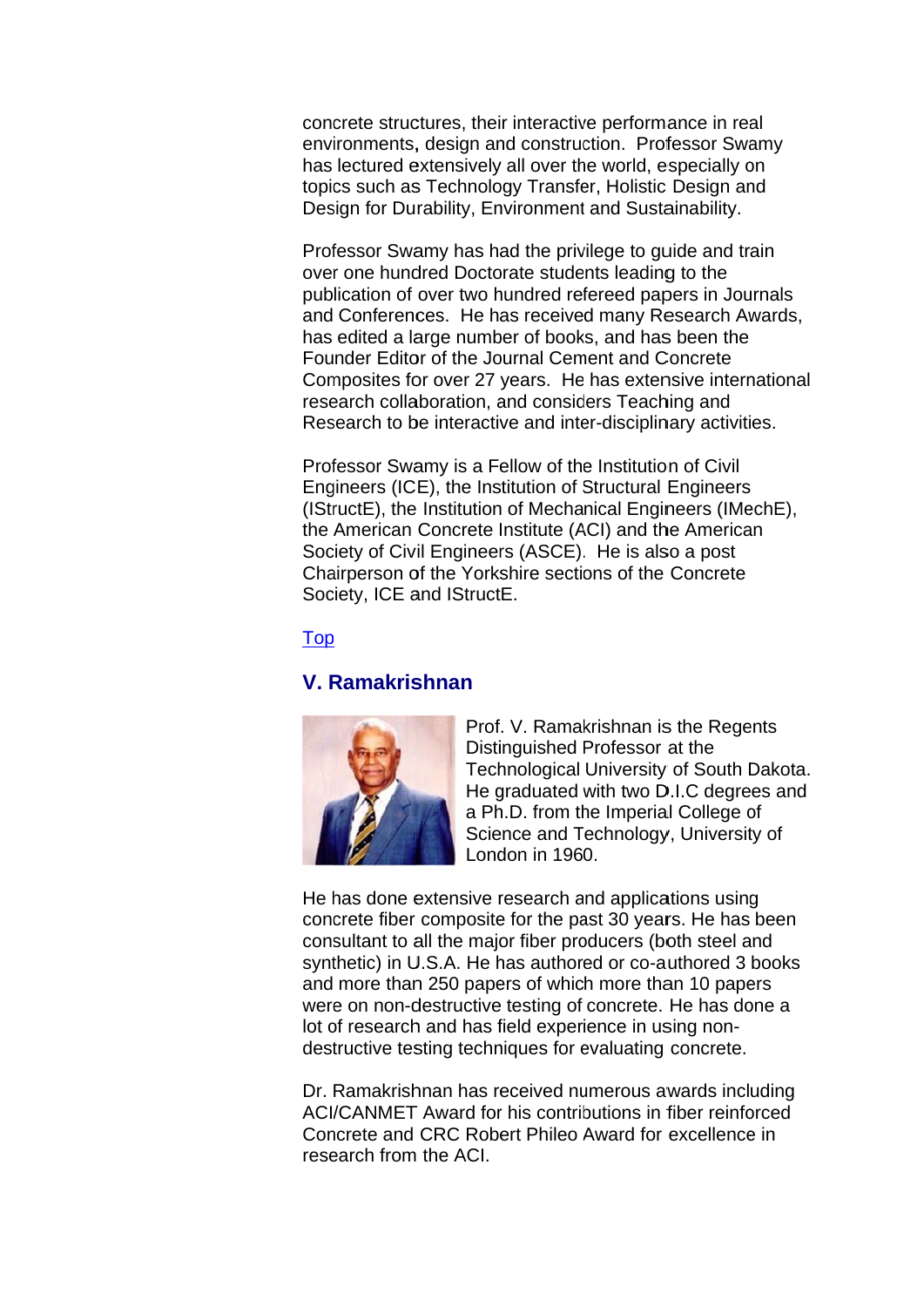Dr. Ramakrishnan an international consultant has been invited thrice by the Chinese government in 1987 and 1989. Third time he visited China in 1997 as consultant for a fiber distribution company. He had presented papers and lectures in Australia, Japan, U.K. Canada, all countries in Europe, India, Thailand, Taiwan, Singapore, Trinidad, Jamaica, Egypt, Mexico, Brazil, Mongolia etc.

To recognize the tremendous impact that he has made in advancing higher education and materials research and for his contributions to the state, the governor of South Dakota State proclaimed September 29, 2002, as "Dr. Venkataswamy Ramakrishnan Day".

For his substantive contributions to South Dakota School of Mines & Technology research activities in concrete technology and other areas, a new materials laboratory at the university was dedicated as Rama Materials Laboratory in April 2002.

#### **Top**

#### lan R. Thomas



Professor Thomas is Director of the Centre for **Environmental Safety and Risk Engineering** (CESARE) at Victoria University, Melbourne, Australia. In this role he is responsible for wide ranging research on fire safety in buildings and on risk management. He graduated in civil engineering at Monash University in 1968 and with a PhD at the same

university in 1972 (Thesis title: Reinforced Concrete Hyperbolic Paraboloid Shell Structures). This was followed by seven years of experience of general steelwork design, development of steel building systems and methods of design and analysis. During this period involvements included work with the Australian Institute of Steel Construction on standardized connections and membership of several Standards Australia committees including the Crane Code sub-committee ME5/1 Structures and the Steel Structures Code Committee BD1. From 1979 to the 1999 he was with BHP Melbourne Research Laboratories, initially concentrating on steel structures but subsequently was responsibile for projects dealing with the behaviour of structures in fire and mechanical and structural engineering in a wide range of applications.

Professor Thomas is a pioneer of the change in fire safety practice from the prescriptive approach to the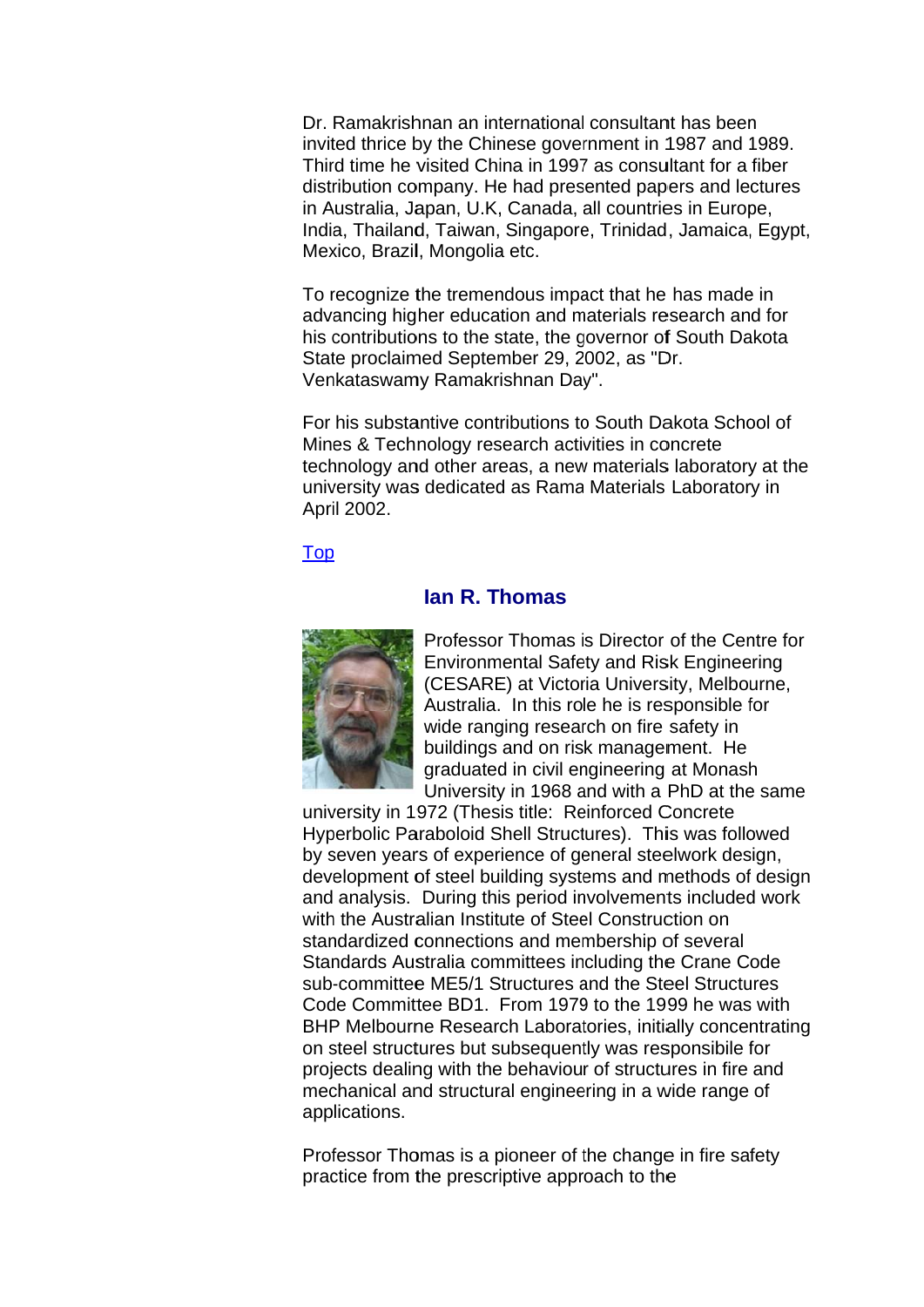performance-based fire Safety Engineering approach. In 2002 Professor Thomas and two colleagues won the Chapman Medal given by the Institution of Engineers, Australia, for the best paper published in 2001 in the Australian Journal of Structural Engineering and in 2004 with Dr Ian Bennetts was awarded the Jack Bono Engineering Communications Award by the Society of Fire Protection Engineers (USA) for the paper published in Volumes 12 and 13 of the Journal of Fire Protection Engineering that most contributed to the advancement and application of fire protection engineering.

Top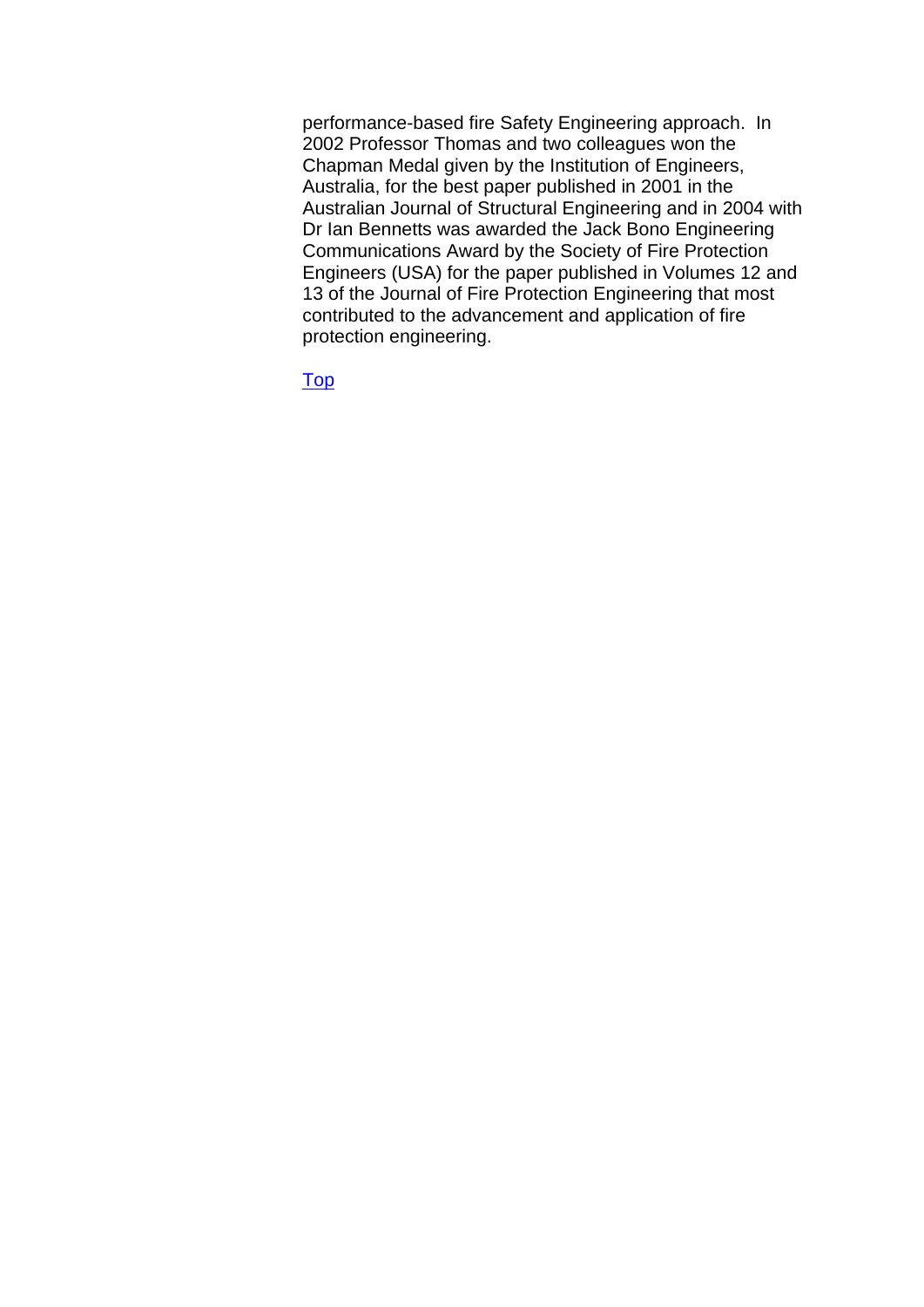# **ISEC – 4**

# **<sup>4</sup>th International Structural Engineering and Construction Conference**

*"Innovations in Structural Engineering and Construction"* 

26 – 28 September 2007 Park Hyatt Melbourne, Australia www.materialsaustralia.com.au/ISEC-4



Organised by



Co-sponsored by

















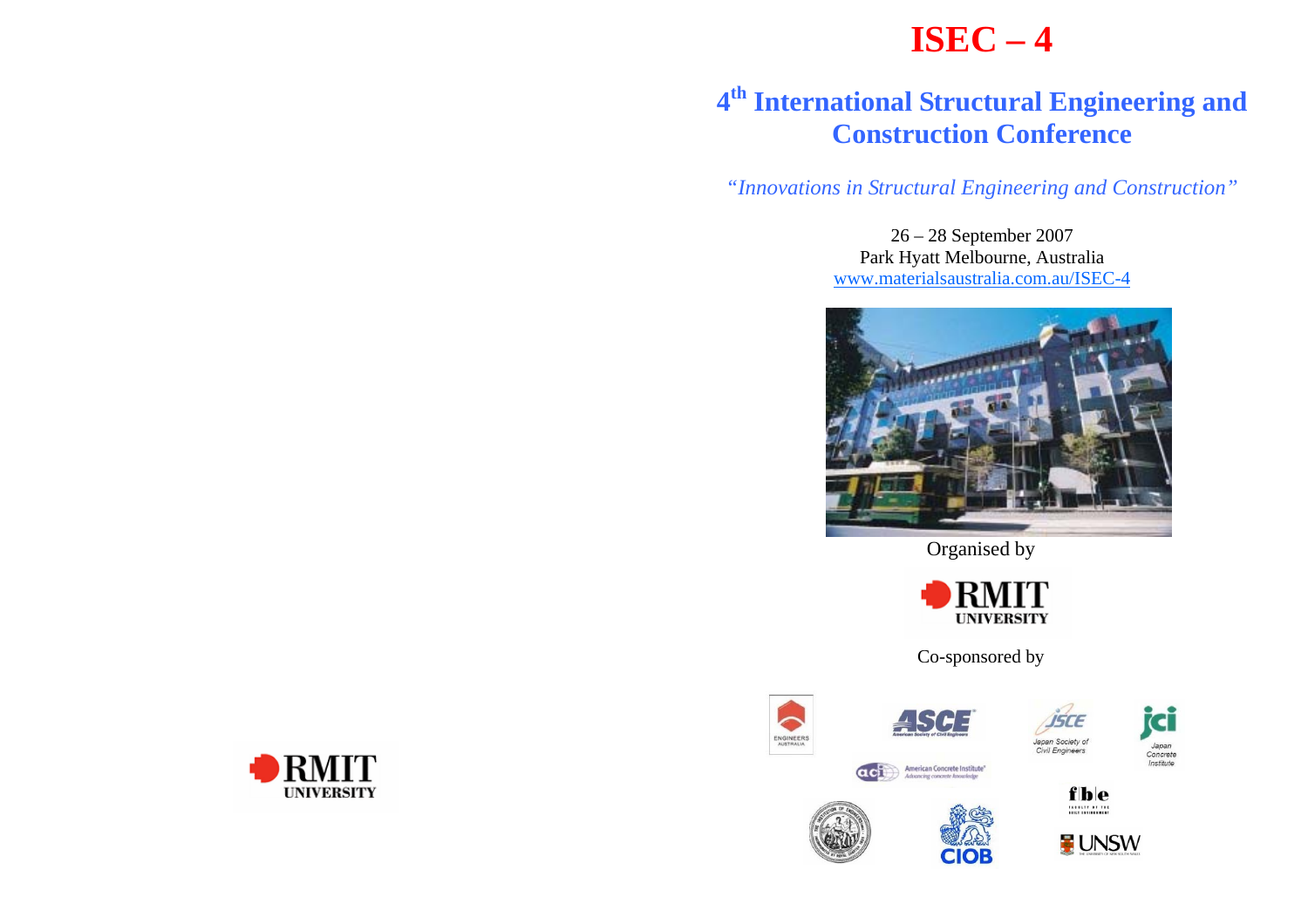| $13:40 - 14:40$ |                                                                                                                                                                                                                                                                                                                                                   |                                                                                                                                                                                                                                                                                                                                                                                        | <b>Ninth Parallel Sessions</b>                                                                                                                                                                                                                                     |                                                                                                                                                                                                      |                                                                                                                                                                                                          |
|-----------------|---------------------------------------------------------------------------------------------------------------------------------------------------------------------------------------------------------------------------------------------------------------------------------------------------------------------------------------------------|----------------------------------------------------------------------------------------------------------------------------------------------------------------------------------------------------------------------------------------------------------------------------------------------------------------------------------------------------------------------------------------|--------------------------------------------------------------------------------------------------------------------------------------------------------------------------------------------------------------------------------------------------------------------|------------------------------------------------------------------------------------------------------------------------------------------------------------------------------------------------------|----------------------------------------------------------------------------------------------------------------------------------------------------------------------------------------------------------|
|                 | Chair: Dr. Tom Molyneaux<br><b>Innovative Structural</b><br>Design - (III)<br><b>Ballroom</b>                                                                                                                                                                                                                                                     | Chair: Dr. Takashi Tsutsumi<br><b>Geotechnical Engineering,</b><br><b>Foundation and Tunnelling -</b><br><b>The Librarv</b>                                                                                                                                                                                                                                                            | Chair: Dr. Swapan Saha<br><b>Construction Planning and</b><br><b>Project Management - (IV)</b><br><b>Trilogy</b>                                                                                                                                                   | Chair: Prof. Roger Flanagon<br><b>Concrete Masonry and</b><br>Structures - (VI)<br><b>Fairmont One</b>                                                                                               | Chair: Dr. Richard Ekhaus<br><b>Bridges and Special</b><br>Structures - (II)<br><b>Fairmont Two</b>                                                                                                      |
| $13:40 - 13:55$ | $M^2S^2$ modular deployable<br>shelter system - concept<br>and analysis technique<br>T. Omar, G. Van Erp & T.<br>Aravinthan<br>Centre of Excellence in<br><b>Engineered Fibre Compos-</b><br>ites; University of Southern<br>Queensland, Toowoomba,<br>QLD. Australia<br>P. Kev<br>Kencana Strarch Asia Pa-<br>cific, Kuala Lumpur, Malay-<br>sia | <b>Effect of lateral cyclic load</b><br>on axial capacity of pile<br>group in soft clay<br>S. Basack<br><b>Department of Applied Me-</b><br>chanics, Bengal Engineering &<br>Science University, Shibpur,<br>Howrah, India                                                                                                                                                             | <b>NPV - Decision making</b><br>model for street mainte-<br>nance and rehabilitation<br>A. Fastrich & G. Girmscheid<br><b>Swiss Federal Institute of</b><br>Technology, Institute for<br><b>Construction Engineering</b><br>and Management, Zurich,<br>Switzerland | <b>Destructive factors caus-</b><br>ing deterioration of paints<br>on buildings walls<br>R. Miniotaite<br><b>Kaunas Technical College,</b><br>Kaunas, Lithuania                                      | The art of retrofitting<br>historic arch bridges<br>S. Morcos<br><b>HDR Engineering, Inc., Los</b><br><b>Angeles, United States</b>                                                                      |
| $13:55 - 14:10$ | <b>Curragh train load-out:</b><br>innovative design for short<br>construction periods<br>D.T. Turner<br>Parsons Brinckerhoff. Bris-<br>bane, Queensland, Australia                                                                                                                                                                                | <b>Elasticity module of Karkheh</b><br>earth dam, study and behav-<br>ior through inclinometers<br>and SSM<br>A. Turk<br>KWPA, Ahwaz, Khuzestan,<br>Iran<br>A. Kolahchi & F. Salehi<br><b>Stability Division, Karkheh</b><br><b>Reservoir Earth Dam.</b><br>Khuzestan, Iran<br>S. Ghanavatizadeh<br><b>Biology Department, Jondi</b><br>Shahpour University, Ahwaz,<br>Khuzestan, Iran | Front-end decision analy-<br>sis in development and<br>delivery of complex pro-<br>jects<br>H. Doloi<br>The University of Melbourne,<br>Parkville, Melbourne, Victo-<br>ria, Australia                                                                             | Nonlinear behavior of<br>ultra-high strength con-<br>crete flexural elements<br>A. Elmenshawi & T. Brown<br><b>Department of Civil Engi-</b><br>neering, University of Cal-<br>gary, Calgary, Canada | Jointless bridges: cur-<br>rent practice and re-<br>search in China<br>$Z.P.$ Lin & W. Lin<br>Fuzhou University, Fuzhou,<br>China<br>D.W. Peng<br>Shanghai Institute of Tech-<br>nology, Shanghai, China |

# **Wednesday, 26 September 2007**

| $9:00 - 11:00$ | Registration and Welcome Morning Tea                                                                                                                                                                                                                                                     |                                                                                                                                                                                                                                                                                                                      |                                                                                                                                                                                              |                                                                                                                                                                                                                                                                                                                                                   |                                                                                                                                                                                                                                                                                                                                                                               |  |  |
|----------------|------------------------------------------------------------------------------------------------------------------------------------------------------------------------------------------------------------------------------------------------------------------------------------------|----------------------------------------------------------------------------------------------------------------------------------------------------------------------------------------------------------------------------------------------------------------------------------------------------------------------|----------------------------------------------------------------------------------------------------------------------------------------------------------------------------------------------|---------------------------------------------------------------------------------------------------------------------------------------------------------------------------------------------------------------------------------------------------------------------------------------------------------------------------------------------------|-------------------------------------------------------------------------------------------------------------------------------------------------------------------------------------------------------------------------------------------------------------------------------------------------------------------------------------------------------------------------------|--|--|
| 11:00-11:30    | <b>Opening Ceremony</b>                                                                                                                                                                                                                                                                  |                                                                                                                                                                                                                                                                                                                      |                                                                                                                                                                                              |                                                                                                                                                                                                                                                                                                                                                   |                                                                                                                                                                                                                                                                                                                                                                               |  |  |
| 11:30-12:05    | <b>First Keynote</b><br>The drivers and issues shaping the construction sector<br>R. Flanagan<br>Reading University, UK                                                                                                                                                                  |                                                                                                                                                                                                                                                                                                                      |                                                                                                                                                                                              |                                                                                                                                                                                                                                                                                                                                                   |                                                                                                                                                                                                                                                                                                                                                                               |  |  |
| 12:05-12:40    |                                                                                                                                                                                                                                                                                          | Second Keynote<br>Development of new construction materials for structural use<br>V. Ramakrishnan<br>South Dakota School of Mines and Technology, USA                                                                                                                                                                |                                                                                                                                                                                              |                                                                                                                                                                                                                                                                                                                                                   |                                                                                                                                                                                                                                                                                                                                                                               |  |  |
| 12:40-14:00    |                                                                                                                                                                                                                                                                                          |                                                                                                                                                                                                                                                                                                                      | Lunch                                                                                                                                                                                        |                                                                                                                                                                                                                                                                                                                                                   |                                                                                                                                                                                                                                                                                                                                                                               |  |  |
| 14:00-15:30    |                                                                                                                                                                                                                                                                                          |                                                                                                                                                                                                                                                                                                                      | <b>First Parallel Sessions</b>                                                                                                                                                               |                                                                                                                                                                                                                                                                                                                                                   |                                                                                                                                                                                                                                                                                                                                                                               |  |  |
|                | Chair: Prof. James Sullivan<br><b>Concrete and Masonry</b><br>Structures - (I)<br><b>Ballroom</b>                                                                                                                                                                                        | Chair: Prof. Nader Ghafoori<br><b>Construction Materials - (I)</b><br><b>Trilogy</b>                                                                                                                                                                                                                                 | Chair: Prof. Frank Yazdani<br><b>Dynamic Impact and Earth-</b><br>quake Engineering - (I)<br>Library                                                                                         | Chair: Mr. Greg Schofield<br><b>Steel Structures - (I)</b><br><b>Fairmont One</b>                                                                                                                                                                                                                                                                 | Chair: Prof. Amarjit Singh<br><b>Construction Planning &amp;</b><br><b>Project Management - (I)</b><br><b>Fairmont Two</b>                                                                                                                                                                                                                                                    |  |  |
| 14:00-14:15    | A review and critical com-<br>parison of the provisions<br>for the anchorage of tensile<br>reinforcement in American.<br><b>European and Australian</b><br><b>Standards</b><br>R.I. Gilbert<br>The University of New South<br><b>Wales, Sydney, Australia</b>                            | <b>Free and restrained shrink-</b><br>age behaviours of OPC and<br>slag concretes with admixed<br>polypropylene fibres<br>T.K. Aly, J.G. Sanjayan & F.G.<br>Collins<br>Monash University, Clayton,<br><b>VIC.</b> Australia                                                                                          | <b>Dynamic and static com-</b><br>pressive behaviour of<br>aluminum foam<br>G. Costanza & M.E. Tata<br><b>Mechanical Engineering</b><br>Department, "Tor Vergata"<br>University, Rome, Italy | <b>S-N curves for thin CHS-</b><br><b>CHS T-joints under in-plane</b><br>bending using the hot spot<br>stress method<br>F.R. Mashiri<br>University of Tasmania.<br><b>School of Engineering,</b><br>Hobart, Tasmania, Australia<br>X.L. Zhao<br><b>Department of Civil Engineer-</b><br>ing, Monash University,<br>Melbourne, Victoria, Australia | <b>Comparison of various</b><br>delay analysis methodolo-<br>gies for construction<br>projects<br>J.B. Yang<br>Institute of Construction<br>Management, Chung Hua<br>University, Hsinchu, Taiwan<br>P.C. Yin<br>T.Y.Lin Taiwan Consulting<br>Engineers, Taipei, Taiwan<br>C.K. Kao<br><b>Institute of Construction</b><br>Management, Chunghua<br>University, Hsinchu, Taiwan |  |  |
| 14:15-14:30    | A rammed earth and con-<br>crete wall system for sus-<br>tainable housing<br>I. Patnaikuni & T. Molyneaux<br>School of Civil, Environ-<br>mental and Chemical Engi-<br>neering, RMIT University<br>Melbourne, Australia<br>J. Novotny<br>Therma-wall Industries,<br>Melbourne, Australia | Self-compacting concrete for<br>direct finish structures<br>R. Hela & L. Bodnarova<br><b>Brno University of Technology,</b><br><b>Faculty of Civil Engineering,</b><br><b>Brno, Czech Republic</b><br>D. Henkl<br>The University of Economics,<br>Praque, Czech Republic<br>O. Fiala<br>Morfico s.r.o., Tišnov, Brno | <b>Plastic deformation of a</b><br>ring system during inten-<br>sive collision<br>J. Shen & G. Lu<br><b>Swinburne University of</b><br>Technology, Hawthorn,<br>Victoria, Australia          | Study on blind-bolted split<br>tee connections to con-<br>crete-filled steel tubes for<br>steel moment-frame build-<br>ings<br>H. Yao & H.M. Goldsworthy<br>The University of Melbourne,<br>Melbourne, Australia<br>E.F. Gad<br><b>Swinburne University of</b><br><b>Technology and The Univer-</b><br>sity of Melbourne, Melbourne,<br>Australia | New solution of S curve<br>analysis and SYSCAB-<br><b>POERP</b> system<br>F.L.S. Yi<br>City Great<br>Information<br>Technology Co., Ltd.,<br>Taipei, Taiwan                                                                                                                                                                                                                   |  |  |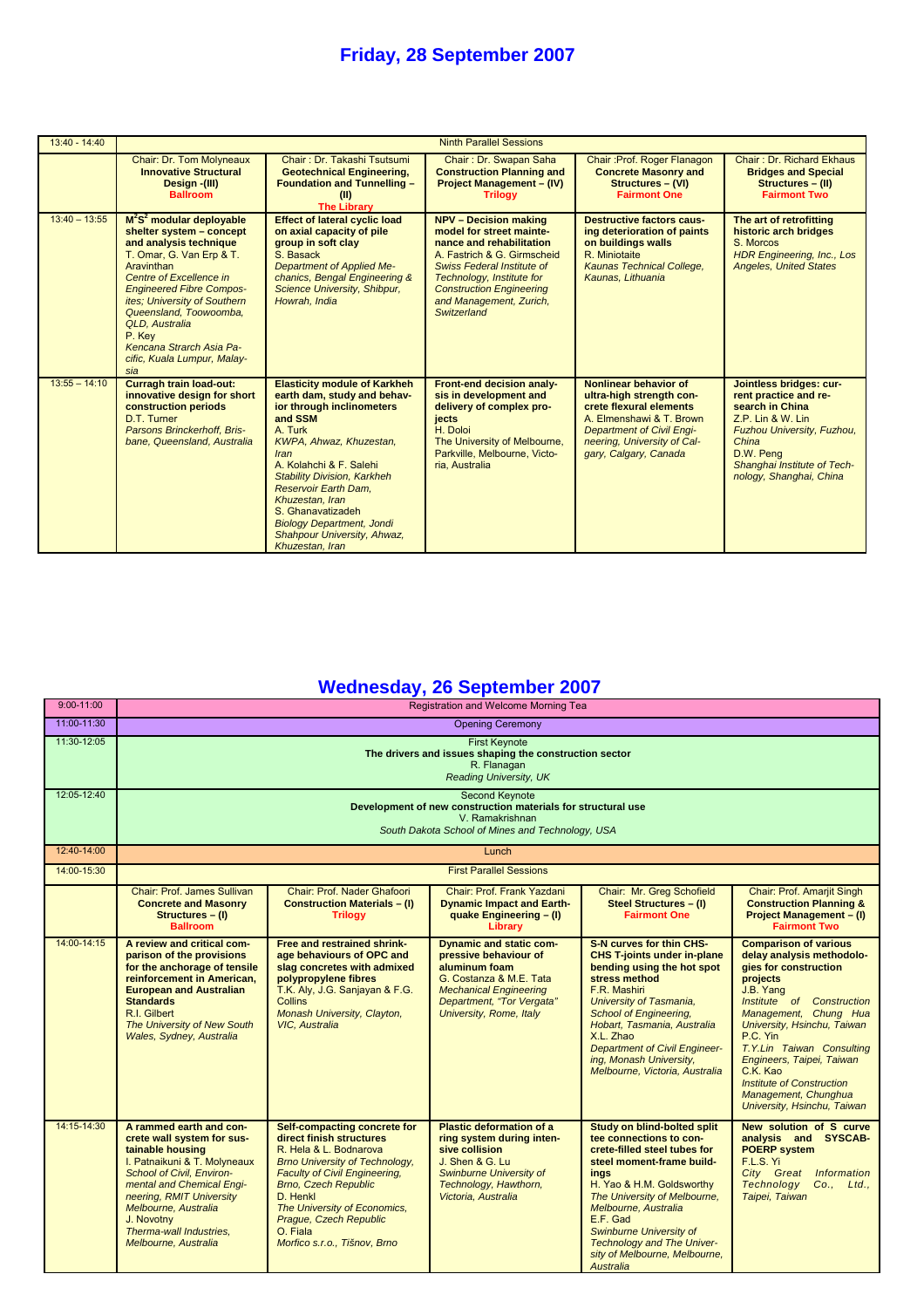## **Wednesday, 26 September 2007**

| $14:30 - 14:45$ | <b>Flexural fatigue response</b><br>of latex modified rein-<br>forced concrete beams<br><b>B.K. Prasad</b><br><b>Department of Civil Engi-</b><br>neering, NIT Jamshedpur,<br><b>India</b><br>U. Gupta & U.B. Choubey<br>Shri G. S. Institute of Tech-<br>nology and Science, Indore,<br><b>India</b> | Ready mixed self compact-<br>ing lightweight concretes<br>R. Hela & M. Hubertova<br><b>Brno University of Technol-</b><br>ogy, Institute of Technology of<br><b>Building Materials and Com-</b><br>ponents, Brno, Czech Repub-<br>lic                                                                                                                               | <b>Failure modes of clamped</b><br>square steel beams sub-<br>jected to blast loads<br>H. H. Jama, M. R. Bam-<br>bach, R.H. Grzebieta & X-L.<br>Zhao<br>Department of Civil Engi-<br>neering, Monash University,<br>Clayton, Australia<br>G. N. Nurick<br><b>Blast Impact and Survivabil-</b><br>ity Research Unit (BISRU),<br><b>Department of Mechanical</b><br><b>Engineering, University of</b><br>Cape Town, South Africa | <b>Investigation on basic</b><br>and optimum COF of<br>frame structures using<br>fishbone-shaped model<br>Y.G. Zhao & W.C. Pu<br>Nagoya Institute of Tech-<br>nology, Nagoya, Japan                                                                                                     | Analysis of construction acci-<br>dents using data from OSHA<br>citations for safety violations<br>H. Al-Qalyuby & M.A. Usmen<br><b>Department of Civil and Environ-</b><br>mental Engineering, Wayne State<br>University, Detroit, Michigan,<br><b>USA</b> |
|-----------------|-------------------------------------------------------------------------------------------------------------------------------------------------------------------------------------------------------------------------------------------------------------------------------------------------------|---------------------------------------------------------------------------------------------------------------------------------------------------------------------------------------------------------------------------------------------------------------------------------------------------------------------------------------------------------------------|--------------------------------------------------------------------------------------------------------------------------------------------------------------------------------------------------------------------------------------------------------------------------------------------------------------------------------------------------------------------------------------------------------------------------------|-----------------------------------------------------------------------------------------------------------------------------------------------------------------------------------------------------------------------------------------------------------------------------------------|-------------------------------------------------------------------------------------------------------------------------------------------------------------------------------------------------------------------------------------------------------------|
| $14:45 - 15:00$ | <b>Structural precast con-</b><br>crete in Melbourne, Aus-<br>tralia<br>S. R. Hughes<br><b>Hollow Core Concrete Pty</b><br>Ltd. 12-14 Maria Street<br>Laverton North Australia                                                                                                                        | A study on the durability of<br>porous concrete using slag-<br>gypsum cement<br>Y. Mitsuiwa & J. Nakamoto<br>Wakayama National College<br>of Technology, Gobo, Waka-<br>yama, Japan<br>K. Amo<br><b>Anan National College of</b><br>Technology, Anan, Toku-<br>shima, Japan<br>K. Yokoi<br><b>Kochi National College of</b><br>Technology, Nangoku, Kochi,<br>Japan | Seismic retrofit of rein-<br>forced concrete struc-<br>tures without adhesive<br>anchors<br>T. Ohmura<br>Musashi Institute of Tech-<br>nology, Tokyo, Japan<br>S. Hayashi<br><b>Tokyo Institute of Technol-</b><br>ogy, Kanagawa, Japan<br>K. Kanata<br>Taisei, Kanagawa, Japan<br>T. Fuiimura<br>Taisei, Tokyo, Japan                                                                                                         | <b>Corrosion and fatigue</b><br>behaviors of steel plates<br>at the boundary with<br>concrete<br>I.T. Kim<br><b>Pusan National University,</b><br><b>Busan, Korea</b><br>S. Kainuma<br>Kyushu University, Fu-<br>kuoka, Japan<br>N. Hosomi<br><b>TTK Corporation, Ibaraki,</b><br>Japan | The impact of value improving<br>practices on project perform-<br>ance<br>J.P. Lozon & G.F. Jergeas<br>University of Calgary, Calgary,<br>Alberta, Canada                                                                                                   |
| $15:00 - 15:15$ | Structural behaviour of R/<br>C cylindrical panel with<br>gable wall<br>T. Hara & N. Hashimoto<br><b>Tokuyama College of</b><br>Technology, Shunan,<br>Japan                                                                                                                                          | <b>Stochastic variability of</b><br>input parameters for calcu-<br>lation of autogenous<br>shrinkage of hardening<br>concrete<br>H.W.M. van der Ham, E.A.B.<br>Koenders & K. van Breugel<br><b>Delft University of Technol-</b><br>ogy, Delft, Zuid Holland, The<br><b>Netherlands</b>                                                                              | <b>Numerical and experi-</b><br>mental studies on active<br>control of structures<br>using hyper vision tech-<br>nology<br>J. Motoyama & T. Naka-<br>vama<br>Graduate Student, Gradu-<br>ate School of Engineering,<br>Hiroshima University,<br>Higashi-Hiroshima, Japan<br>H. Nakamura, T. Tsuji & I.<br><b>Ishii</b><br><b>Graduate School of Engi-</b><br>neering, Hiroshima Univer-<br>sity, Higashi-Hiroshima,<br>Japan   | Damage assessment of<br>MR steel frames with a<br>simple criterion based on<br>stiffness deterioration<br>H. Moharrami & H. Madani<br><b>Tarbiat Modares University,</b><br>Tehran, Iran                                                                                                | The prototype of materials<br>requirement system in the<br>construction project<br>N.-H. Pan & K.-Y. Chen<br><b>Department of Construction</b><br><b>Engineering, National Yunlin</b><br>University of Science and Tech-<br>nology, Taiwan                  |

# **Friday, 28 September 2007**

| $12:10 - 12:25$ | <b>Predicting strength of</b><br>concrete using Sclerome-<br>ter - reliability of the re-<br>gression model<br>S.R.M Khan, J. Noorzaei,<br>M.R.A. Kadir & M.S Jaafar<br>Universiti Putra Malaysia,<br>Serdang, Selangor, Malaysia<br>W.A.M Thanoon<br>Universiti Teknologi Petro-<br>nas, Bandar Seri Iskandar,<br>Tronoh, Malaysia | Spatial tracking challenge for<br><b>Augmented Reality on build-</b><br>ing construction sites<br>P.S. Dunston, J.V. Sinfield & D.<br><b>Shin</b><br>Purdue University, School of<br>Civil Engineering, West Lafay-<br>ette, Indiana, USA | <b>Shop drawing automation</b><br>and material waste minimi-<br>zation in the construction<br>of wood houses utilizing<br><b>3D-CAD and optimization</b><br>techniques<br>J. D. Manrique & M. Al-<br><b>Hussein</b><br>University of Alberta, Depart-<br>ment of Civil & Environ-<br>mental Engineering, Edmon-<br>ton, Alberta, Canada<br>A. Bouferquene<br>Campus Saint-Jean/<br>University of Alberta Edmon-<br>ton, Alberta, Canada<br>R. Nasseri<br><b>Landmark Group of Builders,</b><br>Edmonton, Alberta, Canada | <b>Space optimization for</b><br>panelized prefabricated<br>wood structure for resi-<br>dential construction<br>A. ElGanainy, J. Olearczyk &<br>M. Al-Hussein<br>University of Alberta, Ed-<br>monton, Alberta, Canada | <b>Recycling concrete rub-</b><br>bles with reactive aggre-<br>gates from ASR-affected<br>bridge pier<br>A. Sugiyama, K. Torii, K.<br>Sakai, K. Shimizu & Y. Sato<br><b>Department of Civil and</b><br><b>Environmental Engineering,</b><br>Div. of Natural Science &<br>Technology,<br>Kanazawa University,<br>Kanazawa, Ishikawa,<br>Japan |
|-----------------|-------------------------------------------------------------------------------------------------------------------------------------------------------------------------------------------------------------------------------------------------------------------------------------------------------------------------------------|-------------------------------------------------------------------------------------------------------------------------------------------------------------------------------------------------------------------------------------------|--------------------------------------------------------------------------------------------------------------------------------------------------------------------------------------------------------------------------------------------------------------------------------------------------------------------------------------------------------------------------------------------------------------------------------------------------------------------------------------------------------------------------|------------------------------------------------------------------------------------------------------------------------------------------------------------------------------------------------------------------------|----------------------------------------------------------------------------------------------------------------------------------------------------------------------------------------------------------------------------------------------------------------------------------------------------------------------------------------------|
| $12:25 - 12:40$ |                                                                                                                                                                                                                                                                                                                                     |                                                                                                                                                                                                                                           |                                                                                                                                                                                                                                                                                                                                                                                                                                                                                                                          |                                                                                                                                                                                                                        | Virtual testing of com-<br>pressive strength of<br>concrete<br>E.A.B. Koenders & E.<br>Schlangen<br>Microlab, Delft University of<br>Technology, Delft, The<br><b>Netherlands</b><br>E. Dado<br><b>Processes in Building, Delft</b><br><b>University of Technology,</b><br><b>Delft, The Netherlands</b>                                     |
| $12:40 - 13:40$ |                                                                                                                                                                                                                                                                                                                                     |                                                                                                                                                                                                                                           | Lunch                                                                                                                                                                                                                                                                                                                                                                                                                                                                                                                    |                                                                                                                                                                                                                        |                                                                                                                                                                                                                                                                                                                                              |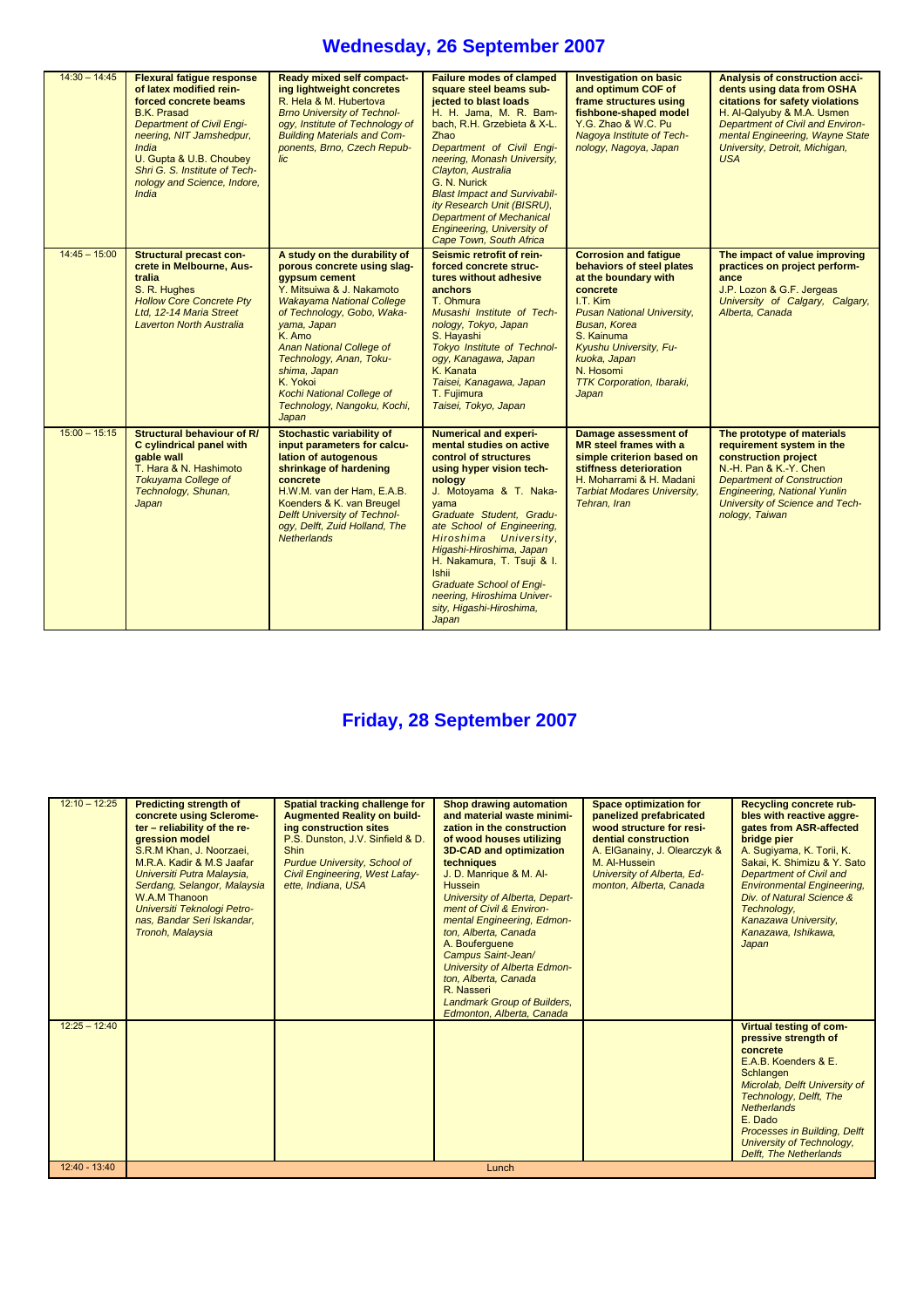| $11:40 - 11:55$ | An innovative Design/<br><b>Build Frame (DBF) con-</b><br>cept study - seismic de-<br>sign of mid-rise residen-<br>tial/office building with<br>reinforced concrete duc-<br>tile moment frames inte-<br>grated with prefab mod-<br>ules<br>A. I.-K. Chang & B. N. Liu<br><b>College of Architecture.</b><br>University of Oklahoma,<br>Norman, Oklahoma, USA | Design of the bored tunnel<br>lining segments with close<br>proximity effect for Song-<br>shan line of Taipei MRT<br>system<br>S.-M. Kang, J.-H. Guo & Y.-H.<br>Whang<br>Moh and Associates. Inc.<br>Taiwan, R.O.C.<br>C.-C. Kao<br><b>Department of Rapid Transit</b><br><b>Systems, Taipei City Govern-</b><br>ment, Taiwan, R.O.C. | <b>Behaviour of thin-walled</b><br>CHS beams reinforced by<br><b>CFRP</b> sheets<br>J. Haedir, M.R. Bambach,<br>X.-L. Zhao & R.H. Grzebieta<br><b>Monash University, Mel-</b><br>bourne, Victoria, Australia | The development of an<br>expert system for the<br>selection of sanitary<br>sewer construction<br>method<br>Y.-C. Shiau, J-W. Liu, T-P.<br>Wang & D-H. Chu<br>Institute of Construction<br>Management, Chung-Hua<br>University, Hsin-Chu, Tai-<br>wan                                                                                                                                               | <b>Pozzolanic-Stabilised</b><br><b>Mixture (PSM) for red</b><br>sand as road base mate-<br>rials<br>P. Jitsangiam & H. Nikraz<br><b>Curtin University of Tech-</b><br>nology, Perth, Western<br>Australia, Australia<br>E. Jamieson<br>Alcoa World Alumina<br>(Alcoa), Kwinana, Western<br>Australia, Australia |
|-----------------|--------------------------------------------------------------------------------------------------------------------------------------------------------------------------------------------------------------------------------------------------------------------------------------------------------------------------------------------------------------|---------------------------------------------------------------------------------------------------------------------------------------------------------------------------------------------------------------------------------------------------------------------------------------------------------------------------------------|--------------------------------------------------------------------------------------------------------------------------------------------------------------------------------------------------------------|----------------------------------------------------------------------------------------------------------------------------------------------------------------------------------------------------------------------------------------------------------------------------------------------------------------------------------------------------------------------------------------------------|-----------------------------------------------------------------------------------------------------------------------------------------------------------------------------------------------------------------------------------------------------------------------------------------------------------------|
|                 | <b>Non Destructive Testing</b><br>and Evaluation $-$ (I)<br><b>Ballroom</b>                                                                                                                                                                                                                                                                                  | <b>Simulation and Visualization</b><br><b>Trilogy</b>                                                                                                                                                                                                                                                                                 | <b>Construction Planning</b><br>and Project Management -<br>(III)<br><b>Fairmont One</b>                                                                                                                     | <b>Structural Optimization</b><br>and Evolutionary Proce-<br>$dures - (II)$<br><b>The Library</b>                                                                                                                                                                                                                                                                                                  | <b>Construction Materials -</b><br>(VI)<br><b>Fairmont Two</b>                                                                                                                                                                                                                                                  |
| $11:55 - 12:10$ | Micro electro mechanical<br>systems based sensors<br>for non destructive<br>evaluation<br>T. Karthik<br><b>Department of Electrical and</b><br><b>Computer Engineering.</b><br>University of Missouri Co-<br>Iumbia, Columbia, USA<br>R. Singh<br><b>Department of Microelec-</b><br>tronics and Photonics.<br>University of Arkansas,<br>Fayetteville, USA  | A survey of Augmented<br>Reality in architecture, de-<br>sign and construction<br>X. Wang<br><b>Key Centre of Design Comput-</b><br>ing and Cognition, University<br>of Sydney, Australia                                                                                                                                             | <b>Construction error and</b><br>optimal inspection rate<br>S.K. Saha & M.P. Hardie<br>University of Western Syd-<br>ney, Sydney, New South<br><b>Wales, Australia</b>                                       | A level set method with<br>maximum design domain<br><b>limits</b><br>J. Rong & J. Yi<br><b>School of Automotive and</b><br><b>Mechanical Engineering,</b><br>Changsha University of<br>Science and Technology,<br>Changsha, Hunan Province,<br>P. R. China<br>Q.Q. Liang<br><b>Faculty of Engineering and</b><br>Surveying, the University of<br>Southern Queensland,<br>Toowoomba, QLD, Australia | <b>Flexural behavior of</b><br>manufactured sand as<br>fine aggregate for future<br>construction<br>V. Bhikshma & M.D. Bha-<br>vani<br><b>Department of Civil Engi-</b><br>neering, University College<br>of Engineering, Osmania<br>University Hyderabad,<br>India                                             |

### **Wednesday, 26 September 2007**

| $15:15 - 15:30$ | <b>Behavior of concrete prism</b><br>after high temperature<br>under cyclic reversed<br>loading<br>G.L. Yuan & Q.T. Li<br>China University of Mining &<br>Technology, Xuzhou, Ji-<br>angsu, China                                                                                                                                                                       | <b>Study on the development</b><br>of medium strength self-<br>compacting concrete using<br>fly ash<br>A.K.Bose<br><b>ITD Cementation India Lim-</b><br>ited, Kolkata, India<br>S.Mandal<br><b>Civil Engineering Depart-</b><br>ment, Jadavpur University,<br>Kolkata, India | Seismic design vs. pro-<br>gressive collapse: a rein-<br>forced concrete framed<br>structure case study<br>A.M. Ioani, H.L. Cucu & C.<br><b>Mircea</b><br><b>Technical University, Cluj-</b><br>Napoca, Romania                                                                                                                                                          | <b>Steel plate pre-stressing</b><br>reinforcement for notched<br>steel girder ends<br>M. Sakano<br>Kansai University, Osaka,<br>Japan<br>K. Matsumoto<br>Railtec Co., Osaka, Japan<br>H. Namiki<br>Kyobashi Mentec Co.Ltd.,<br>Osaka, Japan                                                                                                                 | <b>Management information</b><br>system for home building<br>enterprises<br>H. Yu. & M. Al-Hussein<br>University of Alberta, Edmon-<br>ton. Canada<br>R. Nasseri<br><b>Landmark Master Builder</b><br>Inc., Edmonton, Canada                                                                                                                                                                                                |
|-----------------|-------------------------------------------------------------------------------------------------------------------------------------------------------------------------------------------------------------------------------------------------------------------------------------------------------------------------------------------------------------------------|------------------------------------------------------------------------------------------------------------------------------------------------------------------------------------------------------------------------------------------------------------------------------|--------------------------------------------------------------------------------------------------------------------------------------------------------------------------------------------------------------------------------------------------------------------------------------------------------------------------------------------------------------------------|-------------------------------------------------------------------------------------------------------------------------------------------------------------------------------------------------------------------------------------------------------------------------------------------------------------------------------------------------------------|-----------------------------------------------------------------------------------------------------------------------------------------------------------------------------------------------------------------------------------------------------------------------------------------------------------------------------------------------------------------------------------------------------------------------------|
| 15:30-16:15     |                                                                                                                                                                                                                                                                                                                                                                         |                                                                                                                                                                                                                                                                              | Afternoon Tea Break                                                                                                                                                                                                                                                                                                                                                      |                                                                                                                                                                                                                                                                                                                                                             |                                                                                                                                                                                                                                                                                                                                                                                                                             |
| 16:15-17:45     |                                                                                                                                                                                                                                                                                                                                                                         |                                                                                                                                                                                                                                                                              | <b>Second Parallel Sessions</b>                                                                                                                                                                                                                                                                                                                                          |                                                                                                                                                                                                                                                                                                                                                             |                                                                                                                                                                                                                                                                                                                                                                                                                             |
|                 | Chair: Prof. Takashi Hara<br><b>Concrete and Masonry</b><br>Structures - (II)<br><b>Ballroom</b>                                                                                                                                                                                                                                                                        | Chair: Prof. Rudolf Hela<br><b>Construction Materials - (II)</b><br><b>Trilogy</b>                                                                                                                                                                                           | Chair: Prof. V. Bhishma<br><b>Dynamic Impact and Earth-</b><br>quake Engineering - (II)<br><b>The Library</b>                                                                                                                                                                                                                                                            | Chair: Prof. P.K. Singh<br><b>Steel Structures - (II)</b><br><b>Fairmont One</b>                                                                                                                                                                                                                                                                            | Chair: Prof. Sujeeva Setunge<br><b>Construction Planning and</b><br><b>Project Management - (II)</b><br><b>Fairmont Two</b>                                                                                                                                                                                                                                                                                                 |
| $16:15 - 16:30$ | Performance-based optimi-<br>zation of strut-and-tie<br>models in reinforced con-<br>crete deep beams<br>Q.Q. Liang, Faculty of Engi-<br>neering and Surveying,<br><b>University of Southern</b><br>Queensland, Toowoomba,<br>Australia<br>A.W.M. Ng<br>School of Architectural, Civil<br>and Mechanical Engineering,<br>Victoria University, Mel-<br>bourne, Australia | Use of low frequency di-<br>electric spectroscopy for<br>monitoring cement hydra-<br>tion kinetics<br>L. Hanžič, G. Mandžuka & D.<br>Korošak<br><b>University of Maribor, Faculty</b><br>of Civil Engineering, Maribor,<br>Slovenia                                          | <b>Characteristics of quality</b><br>factor of ground identified<br>using vertical array records<br>of earthquake motions<br>O. Tsujihara<br><b>Department of Civil Engineer-</b><br>ing, Wakayama National<br>College of Technology, Gobo<br>City, Japan<br>T. Sawada<br><b>Department of Civil Engineer-</b><br>ing, University of Tokushima,<br>Tokushima City, Japan | <b>Ultimate slip behavior of</b><br>double-lined perfobond rib<br>connector<br>M. Himukai & K. Fujii<br><b>Graduate School of Engi-</b><br>neering, Hiroshima Univer-<br>sity, Higashi-Hiroshima,<br>Japan<br>K. Fukada<br>West Japan Railway Co.,<br>Ltd., Osaka, Japan<br>Y. Doukan<br>Ishikawajima-Harima Heavy<br>Industries Co., Ltd., Tokyo,<br>Japan | <b>Fuzzy Optimization of</b><br>construction project net-<br>work with multiple objec-<br>tives<br>A.V.S.S. Kumar<br><b>Department of Civil Engi-</b><br>neering, and Artificial Intelli-<br>gence Centre, Osmania<br>University, Hyderabad, India<br>B. Mir Iqbal Faheem<br><b>Department of Civil Engi-</b><br>neering, Deccan College of<br><b>Engineering and Technology,</b><br>Darussalam, Hyderabad,<br><b>India</b> |
| $16:30 - 16:45$ | <b>Study on R/C member</b><br>subjected to torsion, and<br>axial force<br>H. Tsukuda, T. Shigematu &<br>T. Tamura<br>Tokuyama College of Tech-<br>nology, Tokuyama, Japan                                                                                                                                                                                               | <b>Strength of mortar contain-</b><br>ing activated slag<br>A.A. Adam, T.C.K. Moly-<br>neaux, I. Patnaikuni & D. Law<br><b>RMIT University, Melbourne,</b><br>Victoria, Australia                                                                                            | <b>Effectiveness of base</b><br>isolation system for simple<br><b>RC frame buildings</b><br>V. Kilar & D. Koren<br>University of Ljubljana, Fac-<br>ulty of Architecture, Ljubljana,<br>Slovenia                                                                                                                                                                         | <b>Effect of semicircle notch-</b><br>ing on fatique life of welded<br>joints between steel deck<br>and vertical stiffeners<br>Y. Kawakami<br>Hanshin Expressway Man-<br>agement Technology Center,<br>Osaka, Japan<br>M. Sakano & Y. Sakai<br>Kansai University, Osaka,<br>Japan                                                                           | <b>Identification of corrective</b><br>action recommendation for<br><b>Labor Management in</b><br>project cost control<br>L.S. Riantini, A. Veronika &<br><b>B.A. Firmansyah</b><br><b>Construction Management,</b><br>University of Indonesia,<br>Depok, Indonesia                                                                                                                                                         |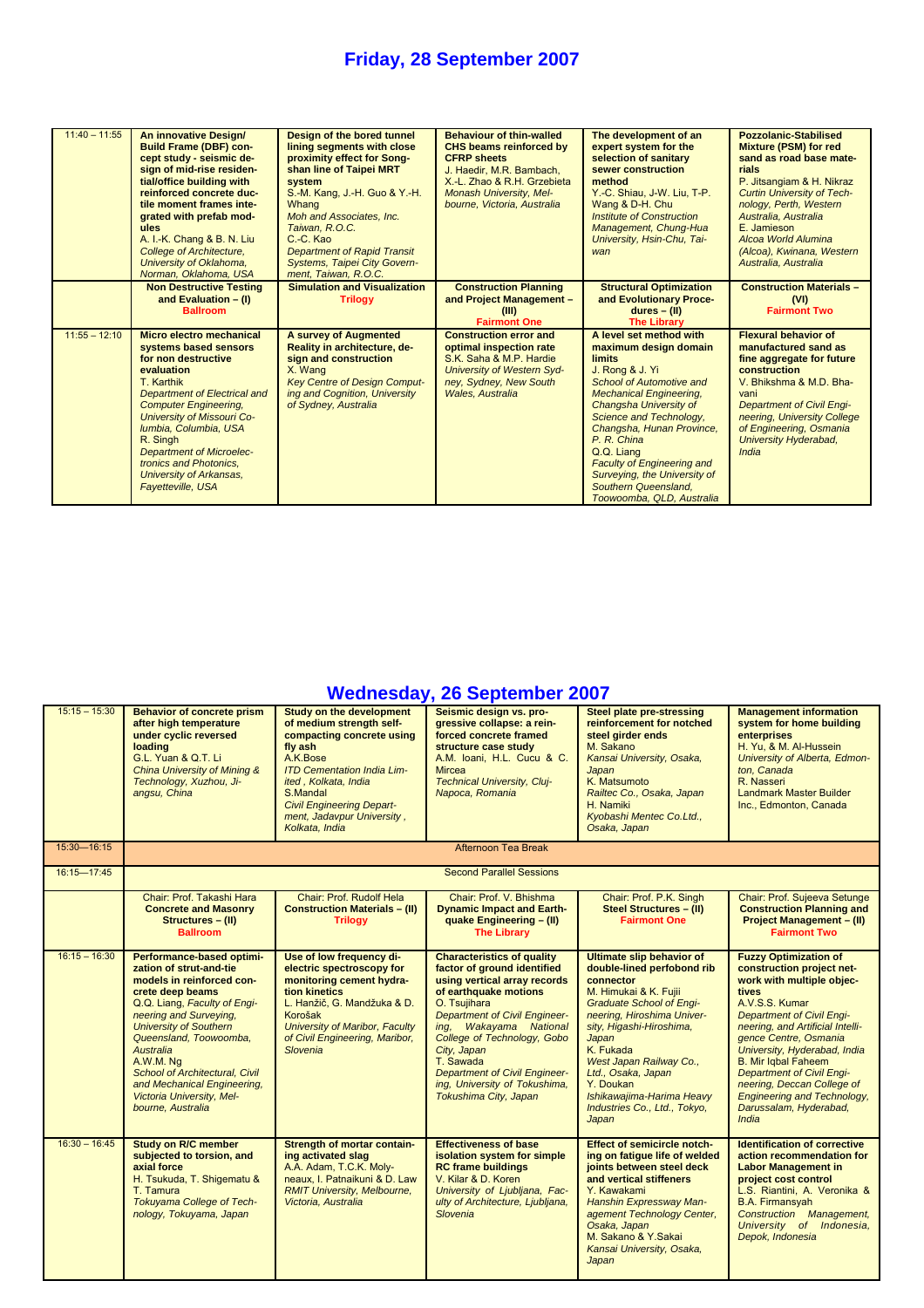# **Wednesday, 26 September 2007**

| $16:45 - 17:00$ | <b>Reliability of bond measur-</b><br>ing devices in preten-<br>sioned prestressed con-<br>crete<br>I.R.A. Weerasekera & A.<br><b>Sabesh</b><br><b>Department of Civil Engi-</b><br>neering, University of<br>Moratuwa, Sri Lanka<br>R.E. Loov<br><b>Department of Civil Engi-</b><br>neering, The University of<br>Calgary, Alberta, Canada               | <b>Searching for an optimal</b><br>technical solution and con-<br>crete mixture for erosion<br>prevention in dam slides<br>A. Kryžanowski, M. Mikoš & I.<br><b>Planinc</b><br>University of Ljubljana, Faculty<br>of Civil and Geodetic Engineer-<br>ing, Ljubljana, Slovenia<br>J. Šušteršič<br>IRMA Institute, Ljubljana,<br>Slovenia                      | Identification of represen-<br>tative and efficient groups<br>of design earthquake<br><i>inputs</i><br>T. Trombetti, S. Silvestri, D.<br>Malavolta & G. Gasparini<br><b>DISTART Department of</b><br><b>Construction, University of</b><br>Bologna, Italy                         | <b>Understanding service</b><br>stresses in dragline tubu-<br>lar structures<br>F.R. Mashiri<br>University of Tasmania,<br><b>School of Engineering,</b><br>Hobart, TAS, Australia<br>X.L. Zhao & D. Pang<br><b>Department of Civil Engi-</b><br>neering, Monash University,<br>Clayton, VIC, Australia<br>P. Dayawansa, H. Jiao & G.<br>Chitty<br><b>Maintenance Technology</b><br>Institute, Monash University,<br>Caulfield East, VIC, Australia<br>J. Price<br><b>Department of Mechanical</b><br><b>Engineering, Monash Univer-</b><br>sity, Clayton, VIC, Australia | A major change order in a<br>naval jetty construction<br>project: a case study<br>M.T. Gargari<br>College of Applied Science,<br>University of Cincinnati,<br>Cincinnati, Ohio, USA                                                                                                                                              |
|-----------------|------------------------------------------------------------------------------------------------------------------------------------------------------------------------------------------------------------------------------------------------------------------------------------------------------------------------------------------------------------|--------------------------------------------------------------------------------------------------------------------------------------------------------------------------------------------------------------------------------------------------------------------------------------------------------------------------------------------------------------|-----------------------------------------------------------------------------------------------------------------------------------------------------------------------------------------------------------------------------------------------------------------------------------|---------------------------------------------------------------------------------------------------------------------------------------------------------------------------------------------------------------------------------------------------------------------------------------------------------------------------------------------------------------------------------------------------------------------------------------------------------------------------------------------------------------------------------------------------------------------------|----------------------------------------------------------------------------------------------------------------------------------------------------------------------------------------------------------------------------------------------------------------------------------------------------------------------------------|
| $17:00 - 17:15$ | <b>Corewall and outriggers as</b><br>lateral system for the Peak<br>at Sudirman Jakarta<br>D. Sukamta<br><b>Indonesian Society of Civil</b><br>and Structural Engineers<br>Davy Sukamta & Partners,<br><b>Structural Engineers, Indone-</b><br>sia                                                                                                         | The effect of reinforcement<br>type on the ductility and<br>robustness of one-way rein-<br>forced concrete slabs<br>R.I. Gilbert & Z.I. Sakka<br>The University of New South<br>Wales, Sydney, Australia                                                                                                                                                     | <b>Maximum rotational re-</b><br>sponse of asymmetric<br>structures: estimation<br>through a simple (code-<br>like) but effective formula<br>G. Gasparini, T. Trombetti &<br>S. Silvestri<br><b>DISTART Department of</b><br><b>Construction, University of</b><br>Bologna, Italy | <b>Collapse mode of plate</b><br>girder with thick flange<br>under bending<br>M. Irikawa, K. Fujii & H.<br><b>Nakamura</b><br><b>Graduate School of Engi-</b><br>neering, Hiroshima Univer-<br>sity, Higashi-Hiroshima,<br>Japan<br>Y. Ogawa<br>Mes Technoservice Co., Ltd,<br>Okayama, Japan                                                                                                                                                                                                                                                                             | The engineer at a con-<br>struction site is more a<br>professional manager than<br>an engineer<br>S.K. Das<br>Salt Lake City, Kolkata, India                                                                                                                                                                                     |
| $17:15 - 17:30$ | <b>Experimental investigation</b><br>on the behavior of RC flat<br>plat structure with nonrec-<br>tangular columns<br>W. Liu<br><b>School of Civil Engineering &amp;</b><br>Architecture, Beijing Jiaotong<br>University, Beijing, China<br>C. Huang<br>School of Civil & Hydraulic<br>Engineering, Dalian Univer-<br>sity of Technology, Dalian,<br>China | Alkali silica reactivity of<br>various andesites in satu-<br>rated NaCl solution<br>K. Yamada<br><b>R&amp;D Center Taiheiyo Cement</b><br>Corp., Chiba, Japan<br>T. Fujii & A. Imai<br>Earth Resource Engineering.,<br>Kyushu University, Fukuoka,<br>Japan<br>Y. Kawabata & H. Matsushita<br><b>Civil Engineering, Kyushu</b><br>University, Fukuoka, Japan | Use of toggle brace system<br>for the amplification of<br>seismic damper motion in<br>building structures<br>G. Gasparini, T. Trombetti,<br>S. Silvestri & M. Bottazzi<br><b>DISTART Department of</b><br><b>Construction, University of</b><br>Bologna, Italy                    | <b>Application of hybrid laser</b><br>beam +electric arc proc-<br>esses to steel welding<br>S. Missori & E. Tata<br><b>Department of Mechanical</b><br>Engineering, II University of<br>Rome, Italy<br>A. Sili<br><b>Department of Chemistry</b><br>and Materials Engineering,<br>University of Messina, Italy                                                                                                                                                                                                                                                            | <b>Integrating theory of inventive</b><br>problem solving into the Value<br><b>Engineering process</b><br>X.M. Mao<br>University of Alberta, Ed-<br>monton. Canada<br>X.Q. Zhang<br>The Hong Kong University of<br>Science and Technology,<br>Kowloon, Hong Kong.<br>S. AbouRizk<br>University of Alberta, Ed-<br>monton, Canada |

# **Friday, 28 September 2007**

| $11:10 - 12:40$ | <b>Eighth Parallel Sessions</b>                                                                                                                                                                                                                                     |                                                                                                                                                                                                                                                                                                                                                                                                                                                                        |                                                                                                                                                                                                                                                                                                                                                                              |                                                                                                                                                                                                                                                                                     |                                                                                                                                                                                                                                                                                                     |
|-----------------|---------------------------------------------------------------------------------------------------------------------------------------------------------------------------------------------------------------------------------------------------------------------|------------------------------------------------------------------------------------------------------------------------------------------------------------------------------------------------------------------------------------------------------------------------------------------------------------------------------------------------------------------------------------------------------------------------------------------------------------------------|------------------------------------------------------------------------------------------------------------------------------------------------------------------------------------------------------------------------------------------------------------------------------------------------------------------------------------------------------------------------------|-------------------------------------------------------------------------------------------------------------------------------------------------------------------------------------------------------------------------------------------------------------------------------------|-----------------------------------------------------------------------------------------------------------------------------------------------------------------------------------------------------------------------------------------------------------------------------------------------------|
|                 | Chair: Mr. Lev Razdolsky<br><b>Innovative Structural</b><br>Designed -(II)<br><b>Ballroom</b>                                                                                                                                                                       | Chair: Prof. John Buckeridge<br><b>Geotechnical Engineering,</b><br><b>Foundation and Tunnelling</b><br>$- (1)$<br><b>Trilogy</b>                                                                                                                                                                                                                                                                                                                                      | Chair: Prof. Vojko Kilar<br><b>Composite Materials - (II)</b><br><b>Fairmont One</b>                                                                                                                                                                                                                                                                                         | Chair: Dr. Phillip Dunstan<br><b>Construction Practices in</b><br>Different Countries - (III)<br><b>The Library</b>                                                                                                                                                                 | Chair: Dr. Sai On Cheung<br><b>Construction Materials -</b><br>(V)<br><b>Fairmont Two</b>                                                                                                                                                                                                           |
| $11:10 - 11:25$ | <b>Design and construction</b><br>of a retaining wall con-<br>structed from soil-bags<br>H. Yamamoto & S. Jin<br><b>Graduate School for Inter-</b><br>national Development and<br>Cooperation, Hiroshima<br>University, Hiroshima,<br>Japan                         | Analytical study on nonlin-<br>ear behavior of a new raft<br>foundation system<br>W. Li<br><b>School of Civil Engineering,</b><br>Shenyang Janzhu University,<br>Shenyang, Liaoning, China<br>K. Takeuchi<br><b>Takeuchi &amp; Partners Architect</b><br>Engineers' Office LTD., Mi-<br>hara, Hiroshima, Japan<br>H. Yamamoto<br>Graduate School for Interna-<br>tional Development and<br>Cooperation, Hiroshima<br>University, Higashihiroshima,<br>Hiroshima, Japan | <b>Retrofitting reinforced</b><br>concrete bridge frames<br>using externally bonded<br><b>FRP</b> sheets<br>G.R. Pandey<br>James Cook University,<br>Townsville, Queensland,<br>Australia<br>H. Mutsuyoshi<br>Saitama University, Sai-<br>tama city, Saitama prefec-<br>ture, Japan                                                                                          | Identification of the fac-<br>tors in corporate manage-<br>ment that influence con-<br>struction company's<br>performance in Indonesia<br>A. Veronika, L.S. Riantini &<br><b>B.A. Firmansyah</b><br><b>Construction Management,</b><br>University of Indonesia.<br>Depok, Indonesia | <b>Hardened properties of</b><br><b>Polyvinylalcohol fibres</b><br>in fibre reinforced con-<br>crete<br>K. Holschemacher & S.<br>Höer<br>Leipzig University of<br><b>Applied Science, Depart-</b><br>ment of Civil Engineering.<br>Leipzig, Germany<br>U. Pachow<br>DuraPact GmbH, Haan,<br>Germany |
| $1:25 - 11:40$  | Two general methods for<br>creating tensegrity struc-<br>tures of towers, arches,<br>bridges and stadium<br>roofs<br>Y. Zhou, Y.M. Xie & X.<br>Huang<br>School of Civil, Environ-<br>mental and Chemical Engi-<br>neering, RMIT University,<br>Melbourne, Australia | <b>Dynamic analysis of pile</b><br>foundations with the deep-<br>ened pile-cap<br>A.O. Kolesnikov & V.N. Popov<br>Institute of Theoretical and<br>Applied Mechanics (SB RAS),<br>Novosibirsk, Russia                                                                                                                                                                                                                                                                   | <b>Flexural behaviour of</b><br><b>GFRP</b> reinforced<br>beams in local environ-<br>ment: an experimental<br>study<br>P.J. Rao, K.J. Rao &<br>N.V.R.C. B. Bhaskar<br><b>Faculty of Civil Engineering,</b><br>Vasavi College of Engineer-<br>ing, Hyderabad, A.P, India.<br>M.V.S. Rao<br><b>Director, Consultancy</b><br>Services, JNT University,<br>Hyderabad, A.P. India | <b>Establishing measures to</b><br>improve design quality in<br>the Portuguese construc-<br>tion industry<br>J. P. Couto<br>University of Minho, Gui-<br>marães, Portugal                                                                                                           | Study on the expansion<br>behavior and micro-<br>structure of self-<br>stressing concrete filled<br>steel tube<br>C. Huang, Z. Shang & F.<br>Jang<br><b>Dalian University of Tech-</b><br>nology, Dalian, China                                                                                     |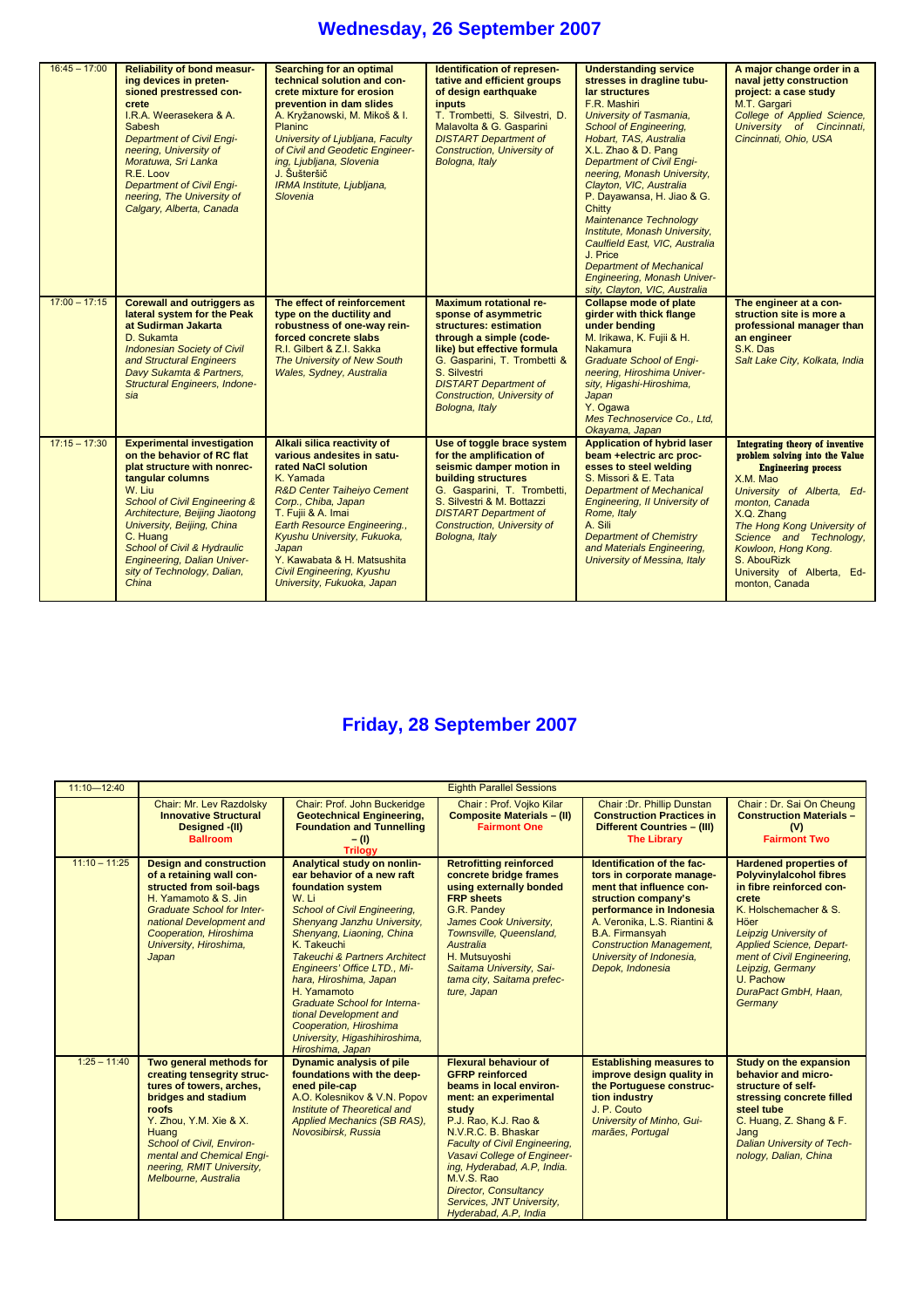| $10:10 - 10:25$ | <b>Structure generation</b><br>using evolutionary algo-<br><b>rithms</b><br>A. Hofmann<br><b>Bollinger und Grohmann</b><br>GmbH, Vienna, Austria<br>F. Scheurer<br>ETH Zurich /<br>designtoproduction GmbH,<br>Zurich, Switzerland<br>K. Bollinger & M. Grohmann<br><b>Bollinger und Grohmann</b><br>GmbH, Frankfurt, Germany | Fire load in a steel building<br>design<br>L. Razdolsky<br><b>LR Structural Engineering</b><br>Inc. Lincolnshire, Illinois, USA<br>University of Illinois at Chi-<br>cago, Chicago, Illinois, USA               | <b>Finite element analysis of</b><br>rectangular concrete col-<br>umns confined by CFRP<br>laminates under axial and<br>lateral loads<br>H.M. Soghair, M.H. Ahmed,<br>A.M. Abdel-Hafez & A.I.H.<br>Ramadan<br><b>Civil Engineering Depart-</b><br>ment, Faculty of Engineering,<br><b>Assiut University, ferial,</b><br><b>Assiut, Eqypt</b>                                                                                                                                                                                                                                                       | <b>Alteration of structures as</b><br>an uncertainty process<br>W. Graf, B. Möller & M.<br><b>Bartzsch</b><br>Institute of Statics and<br><b>Dynamics of Structures, TU</b><br>Dresden, Germany                            | <b>Application of favorable-</b><br>ness - reality index in<br>evaluation of organiza-<br>tion performance, case<br>study: implementation<br>plan of quality manage-<br>ment system<br>M. Ahmadinejad, J. Ay-<br>oubinejad, M. Maghrebi &<br>G. Ghahremani<br><b>Iran University of Science</b><br>and Technology, Tehran,<br>Iran |
|-----------------|-------------------------------------------------------------------------------------------------------------------------------------------------------------------------------------------------------------------------------------------------------------------------------------------------------------------------------|-----------------------------------------------------------------------------------------------------------------------------------------------------------------------------------------------------------------|----------------------------------------------------------------------------------------------------------------------------------------------------------------------------------------------------------------------------------------------------------------------------------------------------------------------------------------------------------------------------------------------------------------------------------------------------------------------------------------------------------------------------------------------------------------------------------------------------|----------------------------------------------------------------------------------------------------------------------------------------------------------------------------------------------------------------------------|------------------------------------------------------------------------------------------------------------------------------------------------------------------------------------------------------------------------------------------------------------------------------------------------------------------------------------|
| $10:25 - 10:40$ | Integrated computerized<br>multi-disciplinary design<br>environment for building<br><b>structures</b><br>P. Felicetti<br><b>Felicetti Pty Ltd Consulting</b><br>Engineers, Melbourne,<br>Australia<br>Y.M. Xie<br>School of Civil. Environ-<br>mental and Chemical Engi-<br>neering, RMIT University,<br>Melbourne, Australia | Study on fire behavior in<br>varied high-rise forms: pilot<br>study<br>A.T. Onyenobi, B.J Hudson &<br>C.M. Ormerod<br><b>University of Salford, Greater</b><br>Manchester, Lancashire,<br><b>United Kingdom</b> | Fatique durability improve-<br>ment of RC beams<br>strengthened with carbon<br>fiber sheets by attaching U-<br>shaped end anchoring<br>H.S. Choi & J.Y. Park<br><b>Department of Civil Engineer-</b><br>ing, Pusan National Univer-<br>sity, Busan, Korea<br>S.D. Kim<br>Department of Civil and<br><b>Environmental Engineering,</b><br><b>Kyungsung University, Bu-</b><br>san. Korea<br>B.S. Cho<br><b>Department of Civill Engi-</b><br>neering, Inje University,<br>Gimhae, Korea<br>J.H. Cheung<br><b>Department of Civil Engineer-</b><br>ing, Pusan National Univer-<br>sity, Busan, Korea | <b>Assessment of load bear-</b><br>ing structures<br>L. Ozola<br><b>Latvia University of Agricul-</b><br>ture, Jelgava, Latvia<br>J. Miljan & T. Keskküla<br><b>Estonia University of Life</b><br>Sciences, Tartu, Estonia | <b>Assessing the readiness</b><br>of construction quality<br>assessment systems<br>(CONQUAS) deployment<br>within UK construction<br>organisations<br>N.Chileshe & Y.L. Sim<br><b>Sheffield Hallam Univer-</b><br>sity, Sheffield, United<br>Kingdom                                                                               |
| $10:40 - 11:10$ |                                                                                                                                                                                                                                                                                                                               |                                                                                                                                                                                                                 | <b>Morning Tea Break</b>                                                                                                                                                                                                                                                                                                                                                                                                                                                                                                                                                                           |                                                                                                                                                                                                                            |                                                                                                                                                                                                                                                                                                                                    |

# **Wednesday, 26 September 2007**

| $17:30 - 17:45$ | An investigation of the<br>application of spun-cast<br>prestressed steel fiber<br>reinforced concrete poles<br>S. Zhao, R. Gao & X. Li<br>North China University of<br><b>Water Conservancy and</b><br>Electric Power, Zhengzhou,<br>Henan, China | Study on sulfate corrosion of<br>spun-cast steel fiber rein-<br>forced concrete<br>S. Zhao, X. Li & S. Wen<br>North China University of<br><b>Water Conservancy and Elec-</b><br>tric Power, Zhengzhou, Henan,<br>China | Seismic design of flat<br>bottom silos containing<br>grain-like material<br><b>T. Trombetti, S. Silvestri &amp; G.</b><br>Gasparini<br><b>DISTART Department of</b><br>Construction, University of<br>Bologna, Italy | Development and valida-<br>tion of a simple approach<br>to model aerodynamic<br>loads on a military jet<br>intake structure<br>G. Chen, R. Boykett, & K.<br>Walker<br>Defense Science and Tech-<br>nology Organization, Mel-<br>bourne, Victoria, Australia | <b>Revisiting terminology in</b><br>construction project man-<br>agement<br>M. Kumaraswamy<br>The University<br>Hong<br><sub>of</sub><br>SAR.<br>Kong, Hong Kong<br>China<br>V. Abeysekera<br>University<br>Auckland<br>of<br>Technology, Auckland, New<br>Zealand |
|-----------------|---------------------------------------------------------------------------------------------------------------------------------------------------------------------------------------------------------------------------------------------------|-------------------------------------------------------------------------------------------------------------------------------------------------------------------------------------------------------------------------|----------------------------------------------------------------------------------------------------------------------------------------------------------------------------------------------------------------------|-------------------------------------------------------------------------------------------------------------------------------------------------------------------------------------------------------------------------------------------------------------|--------------------------------------------------------------------------------------------------------------------------------------------------------------------------------------------------------------------------------------------------------------------|
| $18:45 - 20:30$ | <b>Cocktail Reception</b>                                                                                                                                                                                                                         |                                                                                                                                                                                                                         |                                                                                                                                                                                                                      |                                                                                                                                                                                                                                                             |                                                                                                                                                                                                                                                                    |
|                 |                                                                                                                                                                                                                                                   |                                                                                                                                                                                                                         |                                                                                                                                                                                                                      |                                                                                                                                                                                                                                                             |                                                                                                                                                                                                                                                                    |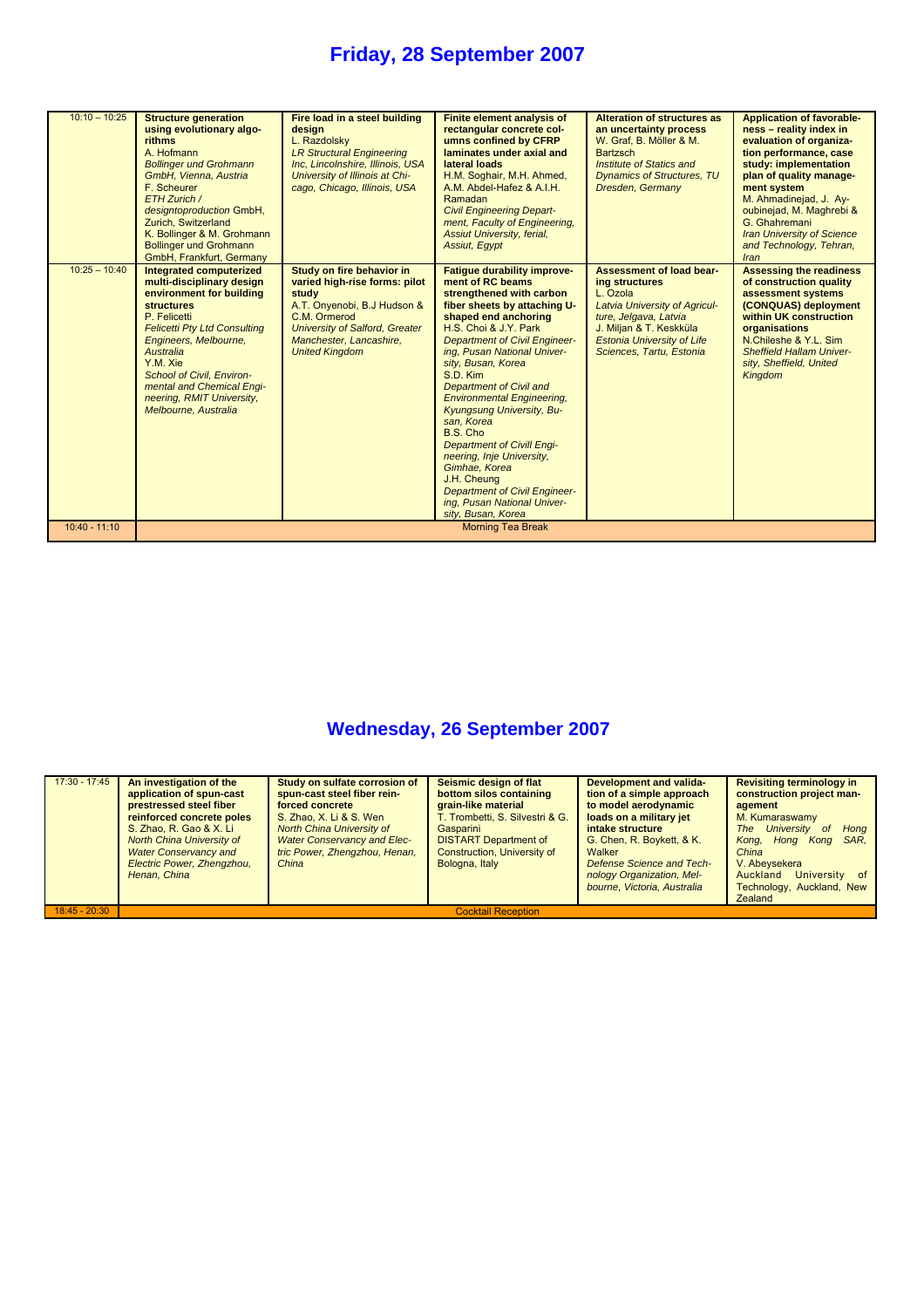| $8:30 - 9:00$  |                                                                                                                                                                                                                                                                                                                                                                                                                  | Registration                                                                                                                                                                                                                                                                                                                             |                                                                                                                                                                                                                                                                                                                                    |                                                                                                                                                                                                                                                                                                                                                                        |                                                                                                                                                                                                                                                                                                                                                         |  |
|----------------|------------------------------------------------------------------------------------------------------------------------------------------------------------------------------------------------------------------------------------------------------------------------------------------------------------------------------------------------------------------------------------------------------------------|------------------------------------------------------------------------------------------------------------------------------------------------------------------------------------------------------------------------------------------------------------------------------------------------------------------------------------------|------------------------------------------------------------------------------------------------------------------------------------------------------------------------------------------------------------------------------------------------------------------------------------------------------------------------------------|------------------------------------------------------------------------------------------------------------------------------------------------------------------------------------------------------------------------------------------------------------------------------------------------------------------------------------------------------------------------|---------------------------------------------------------------------------------------------------------------------------------------------------------------------------------------------------------------------------------------------------------------------------------------------------------------------------------------------------------|--|
| $9:00 - 9:35$  |                                                                                                                                                                                                                                                                                                                                                                                                                  |                                                                                                                                                                                                                                                                                                                                          | <b>Fifth Keynote</b><br>Geometry and structure - the benefit of the third dimension<br>T.G.A Carfrae<br>Arup, Sydney, Australia                                                                                                                                                                                                    |                                                                                                                                                                                                                                                                                                                                                                        |                                                                                                                                                                                                                                                                                                                                                         |  |
| $9:40 - 10:40$ |                                                                                                                                                                                                                                                                                                                                                                                                                  |                                                                                                                                                                                                                                                                                                                                          | <b>Seventh Parallel Sessions</b>                                                                                                                                                                                                                                                                                                   |                                                                                                                                                                                                                                                                                                                                                                        |                                                                                                                                                                                                                                                                                                                                                         |  |
|                | Chair: Dr. Xiangyu Wang<br><b>Innovative Structural</b><br>Design-(I)<br><b>Ballroom</b>                                                                                                                                                                                                                                                                                                                         | Chair: Prof. Ian Gilbert<br><b>Fire</b><br><b>Trilogy</b>                                                                                                                                                                                                                                                                                | Chair: Prof. LY. Lu<br><b>Composite Materials - (I)</b><br><b>Fairmont One</b>                                                                                                                                                                                                                                                     | Chair: Dr. Y.L. Pi<br><b>Structural Analysis - (III)</b><br><b>The Library</b>                                                                                                                                                                                                                                                                                         | Chair: Dr. Reginald L.<br>Amory<br><b>Knowledge Management</b><br>and Quality Assessment<br><b>Fairmont Two</b>                                                                                                                                                                                                                                         |  |
| $9:40 - 9:55$  | <b>Digital architecture and its</b><br>implications for structural<br>engineering<br>R. Hough<br>Arup, Sydney, Australia; and<br><b>University of New South</b><br>Wales, Sydney, Australia<br>S. Downing<br>Arup, Sydney, Australia; and<br><b>RMIT University, Melbourne,</b><br>Australia<br>J. Plume<br><b>Faculty of the Built Environ-</b><br>ment, University of New<br>South Wales, Sydney,<br>Australia | <b>Finite element analysis of</b><br>temperatures in concrete<br>filled double skin steel<br>tubes exposed to fires<br>H. Lu & X. L. Zhao<br><b>Department of Civil Engineer-</b><br>ing, Monash University,<br>Melbourne. Australia<br>L. H. Han<br><b>Department of Civil Engineer-</b><br>ing, Tsinghua University,<br>Beijing, China | <b>Constructing bridges with</b><br>glass-fiber reinforced com-<br>posite decks<br>S.W. Lee & K.J. Hong<br>Kookmin University, Seoul,<br>Korea                                                                                                                                                                                     | Nonlinear analysis and<br>behavior of concrete-filled<br>steel tubular beam-<br>columns<br>Q.Q. Liang<br><b>Faculty of Engineering and</b><br>Surveying, University of<br>Southern Queensland.<br>Toowoomba, Australia<br>M.N.S. Hadi<br>School of Civil, Mining and<br><b>Environmental Engineering,</b><br>University of Wollongong,<br><b>Wollongong, Australia</b> | Toward building a knowl-<br>edge management sys-<br>tem in K & A<br>M. Khaled<br>Khatib & Alami Engineering<br>Company, Beirut, Lebanon<br>T. Mezher & M.A. Abdul-<br>Malak<br><b>American University of</b><br>Beirut, Lebanon                                                                                                                         |  |
| $9:55 - 10:10$ | Interfacing between para-<br>metric associative and<br>structural software<br>J.L. Coenders<br><b>Delft University of Technol-</b><br>ogy, Delft, The Netherlands<br>Arup, Amsterdam, The<br><b>Netherlands</b>                                                                                                                                                                                                  | <b>Temperature distribution in</b><br>grouted sleeve connections<br>subjected to fire and out-<br>door environment<br>S. Jiang<br><b>College of Civil Engineering,</b><br>Tongji University, Shanghai,<br><b>PR</b> China<br>X.-L. Zhao<br><b>Department of Civil Engineer-</b><br>ing, Monash University,<br>Melbourne, Australia       | <b>Experimental investigation</b><br>of innovative hybrid com-<br>posite girders with GFRP<br>and CFRP<br>S. Asamoto & H. Mutsuyoshi<br>Saitama University, Saitama,<br>Japan<br>T. Aravinthan<br><b>University of Southern</b><br>Queensland, Toowoomaba,<br>Queensland, Australia<br>K. Suzukawa<br>Toray Industries Inc., Japan | The influence of structural<br>and non-structural compo-<br>nents on the lateral per-<br>formance of high-rise<br><b>buildings</b><br>B. Li. C. F. Duffield & G.L.<br><b>Hutchinson</b><br>Department of Civil & Envi-<br>ronmental Engineering, The<br>University of Melbourne,<br>Melbourne, VIC, Australia                                                          | <b>Using semantic blogging</b><br>to support knowledge<br>management in construc-<br>tion industry<br>D. Xue & C. Wang<br><b>Faculty of Design Architec-</b><br>ture & Building, University<br>of Technology, Sydney,<br>Australia<br>I.T. Hawryszkiewycz<br>Faculty of Information<br>Technology, University of<br>Technology,<br>Sydney,<br>Australia |  |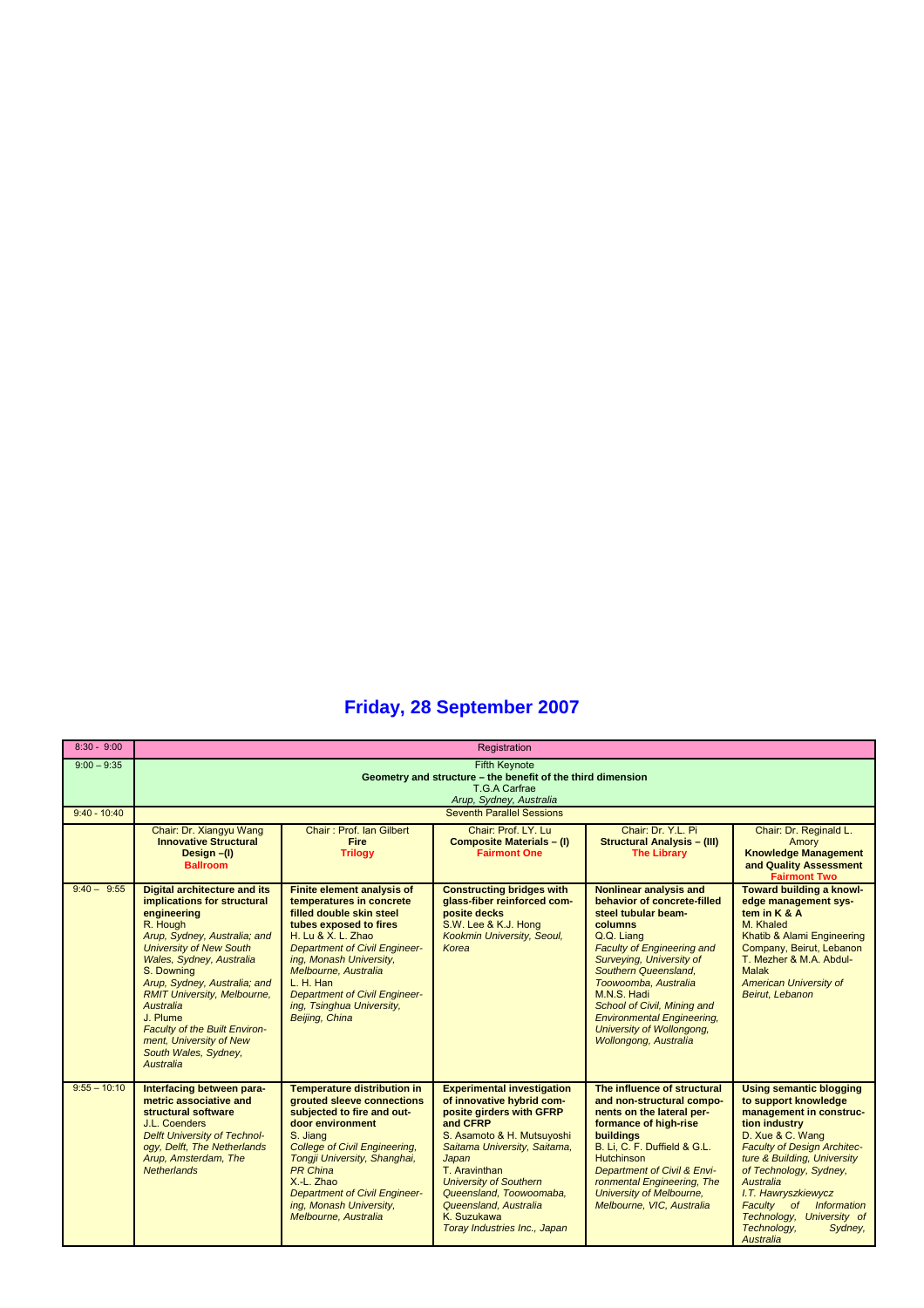| $8:30 - 9:00$   | Registration                                                                                                                                                                                                                                                                                                                                              |                                                                                                                                                                                                                                                                                                          |                                                                                                                                                                                                                                                          |                                                                                                                                                                                                                                       |                                                                                                                                                                                                                                                                                                                                                                                              |  |  |
|-----------------|-----------------------------------------------------------------------------------------------------------------------------------------------------------------------------------------------------------------------------------------------------------------------------------------------------------------------------------------------------------|----------------------------------------------------------------------------------------------------------------------------------------------------------------------------------------------------------------------------------------------------------------------------------------------------------|----------------------------------------------------------------------------------------------------------------------------------------------------------------------------------------------------------------------------------------------------------|---------------------------------------------------------------------------------------------------------------------------------------------------------------------------------------------------------------------------------------|----------------------------------------------------------------------------------------------------------------------------------------------------------------------------------------------------------------------------------------------------------------------------------------------------------------------------------------------------------------------------------------------|--|--|
| $9:00 - 9:35$   | <b>Third Keynote</b><br>The problems with current risk management practices: how to overcome them                                                                                                                                                                                                                                                         |                                                                                                                                                                                                                                                                                                          |                                                                                                                                                                                                                                                          |                                                                                                                                                                                                                                       |                                                                                                                                                                                                                                                                                                                                                                                              |  |  |
|                 |                                                                                                                                                                                                                                                                                                                                                           | M. Loosemore                                                                                                                                                                                                                                                                                             |                                                                                                                                                                                                                                                          |                                                                                                                                                                                                                                       |                                                                                                                                                                                                                                                                                                                                                                                              |  |  |
|                 |                                                                                                                                                                                                                                                                                                                                                           |                                                                                                                                                                                                                                                                                                          | Faculty of the Built Environment, University of New South Wales, Sydney, Australia                                                                                                                                                                       |                                                                                                                                                                                                                                       |                                                                                                                                                                                                                                                                                                                                                                                              |  |  |
| $9:40 - 10:40$  |                                                                                                                                                                                                                                                                                                                                                           |                                                                                                                                                                                                                                                                                                          | <b>Third Parallel Sessions</b>                                                                                                                                                                                                                           |                                                                                                                                                                                                                                       |                                                                                                                                                                                                                                                                                                                                                                                              |  |  |
|                 | Chair: Prof. Ian Gilbert<br><b>Concrete and Masonry</b><br>Structures - (III)<br><b>Ballroom</b>                                                                                                                                                                                                                                                          | Chair: Prof. Nader Ghafoori<br><b>Construction Materials - (III)</b><br><b>Trilogy</b>                                                                                                                                                                                                                   | Chair: Prof. Mumtaz Usmen<br><b>Procurement, Contract</b><br>and Claim<br><b>The Librarv</b>                                                                                                                                                             | Chair: Dr. Y. X. Zhang<br><b>Structural Analysis - (I)</b><br><b>Fairmont One</b>                                                                                                                                                     | Chair: Prof. M. Kumaraswamy<br><b>Construction Practices in</b><br>Different Countries - (I)<br><b>Fairmont Two</b>                                                                                                                                                                                                                                                                          |  |  |
| $9:40-$<br>9:55 | Development of a semi-<br>fabricated composite<br>system for floor slab<br>construction<br>W.A. Thanoon<br><b>Department of Civil Engi-</b><br>neering, Universiti Teknologi<br>Petronas, 31750 Tronoh,<br>Malaysia<br>M.S. Jaafar & J. Noorzaei<br><b>Department of Civil Engi-</b><br>neering, Universiti Putra<br>Malaysia, 43400 Serdang,<br>Malaysia | <b>Determination of representa-</b><br>tive crack density of cemen-<br>titious materials<br>H.H. Pan, Y.W. Chen & D.H.<br>Lin<br><b>Department of Civil Engineer-</b><br>ing, Kaohsiung University of<br>Applied Sciences, Kaohsiung,<br><b>Taiwan</b>                                                   | Electronic reverse auc-<br>tions in construction<br>procurement<br>B. Ozorhon & D. Arditi<br>Illinois Institute of Technol-<br>ogy, Chicago, Illinois, USA                                                                                               | <b>Lateral buckling of</b><br>elastically restrained<br>arches<br>Y.L. Pi. M.A. Bradford &<br>F. Tin-Loi<br>School of Civil & Environ-<br>mental Engineering, The<br><b>University of New South</b><br><b>Wales, Sydney Australia</b> | The intercultural adjustment<br>in Hong Kong international<br>construction firms: a study<br>between local Chinese and<br><b>British expatriate project</b><br>managers<br>J.K.W. Wong & H. Li<br>Department Building and Real<br>Estate, The Hong Kong Poly-<br>technic University, Hung Hom,<br><b>Hong Kong</b><br>P.N.K. Wong<br><b>Gammon Construction Limited,</b><br><b>Hong Kong</b> |  |  |
| $9:55 - 10:10$  | <b>Minimum reinforcement</b><br>and fiber contribution in<br>tunnel linings: the Italian<br>experience<br>B. Chiaia, A.P. Fantilli & P.<br>Vallini<br><b>Department of Structural</b><br>and Geotechnical Engineer-<br>ing, Politecnico di Torino,<br>Torino, Italy                                                                                       | <b>Utilisation of quarry waste</b><br>as fine aggregate in high-<br>strength rice husk ash con-<br>crete<br>S.N. Raman & M.F.M. Zain<br>Universiti Kebangsaan Malay-<br>sia, 43600 UKM Bangi, Selan-<br>gor, Malaysia<br>H.B. Mahmud & S.L. Low<br>University of Malaya, 50603<br>Kuala Lumpur, Malaysia | <b>Additional value effects of</b><br>the Specialist Task Or-<br>ganizations (STOs) pro-<br>curement approach in a<br>building project<br>A.S. Oyegoke<br>Helsinki University of Tech-<br>nology, Construction Eco-<br>nomics and Management,<br>Finland | The analytical method in<br>structural engineering<br>analysis<br>R. V. Jarquio<br><b>New York City Transit,</b><br><b>New York, USA</b>                                                                                              | ISO9001:2000-advantages<br>and obstacles in the Portu-<br>quese construction busi-<br>ness<br>N.M. Cachadinha<br>Department of Civil Engineer-<br>ing. Universidade Nova de<br>Lisboa, Portugal                                                                                                                                                                                              |  |  |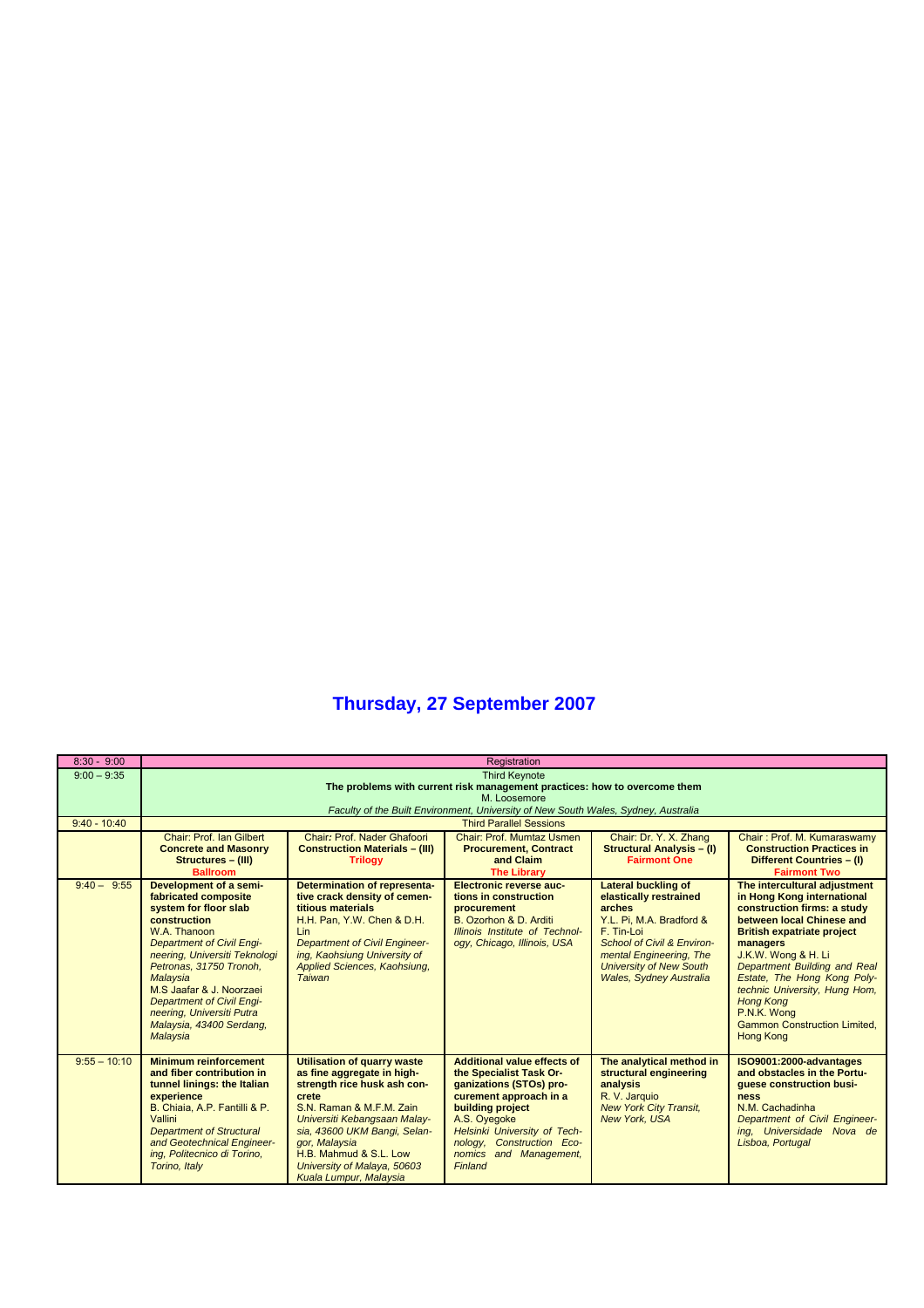| $10:10 - 10:25$<br>$10:25 - 10:40$ | <b>Precast concrete residential</b><br>applications in the United<br><b>States</b><br>C.J. Perry<br>Perry & Associates, LLC,<br>Chicago, Illinois, USA<br><b>Strengthening of shear</b><br>damaged RC beams with<br>external clamping<br>T.G. Suntharavadivel & T.<br>Aravinthan<br>Centre of Excellence in Engi-<br>neered Fibre Composites.<br><b>Faculty of Engineering &amp;</b><br>Surveying, University of<br>Southern Queensland, Austra-<br>lia | Influence of aggregate grada-<br>tion on the engineering prop-<br>erties of lightweight aggre-<br>gate concrete<br>H.J. Chen, H.S. Peng & T.H.<br>Liu<br><b>Department of Civil Engineer-</b><br>ing, National Chung-Hsing<br>University, Taiwan<br><b>Flexural strength of concrete</b><br>member with high perform-<br>ance expansive material<br>K. Ishida<br>P.S. Mitsubishi Construction<br>Co. Ltd. Hiroshima Branch,<br>Hiroshima, Japan<br>I. Yoshitake, H. Hamaoka & S.<br>Hamada<br><b>Department of Civil Engineer-</b><br>ing, Yamaguchi University,<br>Yamaguchi, Japan | <b>Bounded rationality, op-</b><br>portunism and trust in co-<br>operative contracting<br>S.O. Cheung<br>Department of Building and<br><b>Construction, City University</b><br>of Hong Kong, Hong Kong<br><b>Assessment of time exten-</b><br>sion clauses on claim<br>settlement<br>K.C. Iver & N.B. Chaphalkar<br>Indian Institute of Technology<br>Delhi, New Delhi, India | <b>Displacement analysis due</b><br>to shallow tunneling using<br>bending plate<br>Y. Tokushige & T. Tsutsumi<br><b>Kagoshima National College</b><br>of Technology, Kirishima,<br>Japan<br><b>Analysis of orthotropic</b><br>rock specimen under<br>diametrical loadings<br>R. Kamihoriuchi & T.<br>Tsutsumi<br><b>Kagoshima National College</b><br>of Technology, Kirishima,<br>Japan | <b>Construction manage-</b><br>ment during political<br>uncertainty<br>H.R. Panthi<br>A & S Engineers, Houston,<br>TX, USA<br>I.B. Paudel<br><b>BSW International, Phoenix,</b><br>Arizona, USA<br>E. Koehn<br>Lamar University,<br>Beau-<br>mont, TX, USA<br>J.F. Koehn<br>Chadron State<br>College,<br>Chadron, NE, USA<br>Some effects of culture in<br>industry and on projects<br>in South Africa<br><b>B.</b> Eksteen<br>Faculty of Engineering,<br>Nelson Mandela Metropoli-<br>tan University, Port Eliza-<br>beth, South Africa<br>S. Krause<br><b>Department of Industrial</b><br><b>Engineering, Nelson Man-</b><br>dela Metropolitan Univer- |
|------------------------------------|---------------------------------------------------------------------------------------------------------------------------------------------------------------------------------------------------------------------------------------------------------------------------------------------------------------------------------------------------------------------------------------------------------------------------------------------------------|--------------------------------------------------------------------------------------------------------------------------------------------------------------------------------------------------------------------------------------------------------------------------------------------------------------------------------------------------------------------------------------------------------------------------------------------------------------------------------------------------------------------------------------------------------------------------------------|-------------------------------------------------------------------------------------------------------------------------------------------------------------------------------------------------------------------------------------------------------------------------------------------------------------------------------------------------------------------------------|------------------------------------------------------------------------------------------------------------------------------------------------------------------------------------------------------------------------------------------------------------------------------------------------------------------------------------------------------------------------------------------|----------------------------------------------------------------------------------------------------------------------------------------------------------------------------------------------------------------------------------------------------------------------------------------------------------------------------------------------------------------------------------------------------------------------------------------------------------------------------------------------------------------------------------------------------------------------------------------------------------------------------------------------------------|
|                                    |                                                                                                                                                                                                                                                                                                                                                                                                                                                         |                                                                                                                                                                                                                                                                                                                                                                                                                                                                                                                                                                                      |                                                                                                                                                                                                                                                                                                                                                                               |                                                                                                                                                                                                                                                                                                                                                                                          | sity, Port Elizabeth, South<br>Africa                                                                                                                                                                                                                                                                                                                                                                                                                                                                                                                                                                                                                    |
| $10:40 - 11:10$                    |                                                                                                                                                                                                                                                                                                                                                                                                                                                         |                                                                                                                                                                                                                                                                                                                                                                                                                                                                                                                                                                                      | <b>Morning Tea Break</b>                                                                                                                                                                                                                                                                                                                                                      |                                                                                                                                                                                                                                                                                                                                                                                          |                                                                                                                                                                                                                                                                                                                                                                                                                                                                                                                                                                                                                                                          |
| $11:10 - 12:40$                    |                                                                                                                                                                                                                                                                                                                                                                                                                                                         |                                                                                                                                                                                                                                                                                                                                                                                                                                                                                                                                                                                      | <b>Fourth Parallel Sessions</b>                                                                                                                                                                                                                                                                                                                                               |                                                                                                                                                                                                                                                                                                                                                                                          |                                                                                                                                                                                                                                                                                                                                                                                                                                                                                                                                                                                                                                                          |
|                                    | Chair: Dr. Ravi Ravindrarajah<br><b>Concrete and Masonry</b><br>Structures - (IV)<br><b>Ballroom</b>                                                                                                                                                                                                                                                                                                                                                    | Chair: Prof. Emad Gad<br><b>Construction Materials - (IV)</b><br><b>Trilogy</b>                                                                                                                                                                                                                                                                                                                                                                                                                                                                                                      | Chair: Dr Saman de Silva<br><b>Risk Management</b><br><b>The Library</b>                                                                                                                                                                                                                                                                                                      | <b>Chair: Prof. Andrew Deeks</b><br><b>Bridges and Special Struc-</b><br>$tures - (I)$<br><b>Fairmont One</b>                                                                                                                                                                                                                                                                            | Chair: Mr. S.K. Das<br><b>Construction Practices in</b><br>Different Countries - (II)<br><b>Fairmont Two</b>                                                                                                                                                                                                                                                                                                                                                                                                                                                                                                                                             |
| $11:10 - 11:25$                    | <b>Experimental determination</b><br>of energy absorption capac-<br>ity for prestressed concrete<br>sleepers under impact loads<br>A.M. Remennikov & S. Kae-<br>wunruen<br>University of Wollongong,<br>Wollongong, NSW, Australia                                                                                                                                                                                                                      | Research on influence fac-<br>tors of coefficient of thermal<br>expansion of concrete<br>G. Gao, C. Qian, C. Zhu & S.<br><b>Ding</b><br><b>School of Materials Science</b><br>and Engineering, Southeast<br>University, Nanjing 210096,<br>China                                                                                                                                                                                                                                                                                                                                     | A theoretical framework for<br>optimizing risk allocation<br>and management in Public-<br><b>Private Partnership pro-</b><br>jects<br>X.-H. Jin & H. Doloi<br>Faculty of Architecture Build-<br>ing & Planning, University of<br>Melbourne, Melbourne,<br>Victoria, Australia                                                                                                 | <b>Structural art in arch</b><br>bridge design in Croatia<br>J. Radić, A. Mandić & A.<br>Kindii<br><b>Faculty of Civil Engineering,</b><br>University of Zagreb, Croatia                                                                                                                                                                                                                 | The effect of political<br>unrest on construction<br>time for food grain ware-<br>houses in Bangladesh<br>I. Choudhury<br>Texas A&M University,<br>College Station, Texas,<br><b>USA</b>                                                                                                                                                                                                                                                                                                                                                                                                                                                                 |

| $16:35 - 16:50$ | <b>Unburied offshore pipeline</b><br>stability analysis under<br>severe storm condition<br>T. Takatani<br>Maizuru Nat'l College of<br>Technology, Maizuru, Kyoto,<br>Japan<br>D. Brooker<br>MCS. Perth. Western Aus-<br>tralia, Australia | <b>Fragility analysis of liquid</b><br>storage steel tanks in seis-<br>mic areas<br>A. Di Carluccio. G. Manfredi &<br>I. lervolino<br><b>Department of Structural Engi-</b><br>neering, University of Naples<br>"Federico II", Naples, Italy<br>G. Fabbrocino<br>Department SAVA, Engineer-<br>ing & Environment Division,<br>University of Molise, Campo-<br>basso, Italy                                                                   | <b>Rehabilitation of non-</b><br>ductile RC moment-<br>resisting frames with poor<br>beam-column joints<br>Y.C. Wang & K. Hsu<br><b>Department of Civil Engi-</b><br>neering, National Central<br>University, Taiwan                                                                                                                 | A strain based damage<br>model for structural con-<br>crete<br>K. Thapa & S. Yazdani<br><b>Department of Civil Engi-</b><br>neering, North Dakota State<br>University, Fargo, USA<br>M. Fena<br><b>Department of Civil Engi-</b><br>neering, University of Califor-<br>nia, Irvine, USA | <b>Topology optimization of</b><br>nonlinear structures for<br>energy absorption<br>X. Huang & Y.M. Xie<br>School of Civil, Environ-<br>mental and Chemical<br><b>Engineering, RMIT Univer-</b><br>sity, Melbourne, Australia<br>G. Lu<br><b>Faculty of Engineering and</b><br><b>Industrial Sciences, Swin-</b><br>burne University of Tech-<br>nology, Hawthorn, Mel-<br>bourne, Australia |
|-----------------|-------------------------------------------------------------------------------------------------------------------------------------------------------------------------------------------------------------------------------------------|----------------------------------------------------------------------------------------------------------------------------------------------------------------------------------------------------------------------------------------------------------------------------------------------------------------------------------------------------------------------------------------------------------------------------------------------|--------------------------------------------------------------------------------------------------------------------------------------------------------------------------------------------------------------------------------------------------------------------------------------------------------------------------------------|-----------------------------------------------------------------------------------------------------------------------------------------------------------------------------------------------------------------------------------------------------------------------------------------|----------------------------------------------------------------------------------------------------------------------------------------------------------------------------------------------------------------------------------------------------------------------------------------------------------------------------------------------------------------------------------------------|
| $16:50 - 17:05$ |                                                                                                                                                                                                                                           | <b>Structural monitoring and</b><br>earthquake protection of the<br><b>School of Engineering at</b><br><b>Federico II University in</b><br><b>Naples</b><br>C. Rainieri, E. Cosenza & G.<br>Manfredi<br><b>Department of Structural Engi-</b><br>neering, University of Naples<br>"Federico II", Naples, Italy<br>G. Fabbrocino<br>Department SAVA, Engineer-<br>ing & Environment Division,<br>University of Molise, Campo-<br>basso, Italy | Shear strength of steel<br>fibre reinforced<br>prestressed concrete<br>beam<br>R.P. Langsford, N. Lloyd &<br>P.K. Sarker<br><b>Curtin University of Technol-</b><br>ogy, Perth, Western Austra-<br>lia                                                                                                                               | A novel method for com-<br>putation of wind force on<br>braced dome<br>B.J. Shah<br>L. E. College, Morvi, Gujarat,<br>India<br>H.S. Patil<br>S. V. National Institute of<br>Technology, Surat, Gujarat,<br>India                                                                        | <b>Evolutionary algorithm</b><br>based on stochastic<br>schemata exploiter<br>T. Maruyama & E. Kita<br><b>Graduate School of Infor-</b><br>mation Sciences, Nagoya<br>University, Nagoya, Japan                                                                                                                                                                                              |
| $17:05 - 17:20$ |                                                                                                                                                                                                                                           | <b>Experimental verification of</b><br>polynomial friction pendu-<br>lum isolators for near-fault<br>seismic isolation<br>L.Y. Lu, J. Wang & S.W. Yeh<br><b>Department of Construction</b><br>Engineering, National Kaohsi-<br>ung First University of Science<br>& Technology, Kaohsiung,<br><b>Taiwan</b>                                                                                                                                  | An estimation of slip<br>strength of perfobond rib<br>connector considered with<br>concrete confinements<br>K. Fujii & M. Himukai<br><b>Graduate School of Engi-</b><br>neering, Hiroshima Univer-<br>sity, Higashi-Hiroshima,<br>Japan<br>H. Iwasaki & Y. Dokan<br>Ishikawajima-Harima Heavy<br>Industries Company, Tokyo,<br>Japan | <b>Finite deformation analy-</b><br>sis using Natural Strain<br>(Anisotropy of elastic<br>modulus G)<br>Y. Kato & T. Nagumo<br><b>Department of Mechanical</b><br><b>Engineering, College of</b><br>Science & Technology,<br>Nihon University, Tokyo,<br>Japan                          | Shape optimization of<br>underground excavation<br>using ESO method<br>K. Ghabraie, Y.M. Xie & X.<br>Huang<br>School of Civil. Environ-<br>mental and Chemical<br><b>Engineering, RMIT Univer-</b><br>sity, Melbourne, Australia                                                                                                                                                             |
| $19:00 - 22:00$ |                                                                                                                                                                                                                                           |                                                                                                                                                                                                                                                                                                                                                                                                                                              | <b>Banquet</b>                                                                                                                                                                                                                                                                                                                       |                                                                                                                                                                                                                                                                                         |                                                                                                                                                                                                                                                                                                                                                                                              |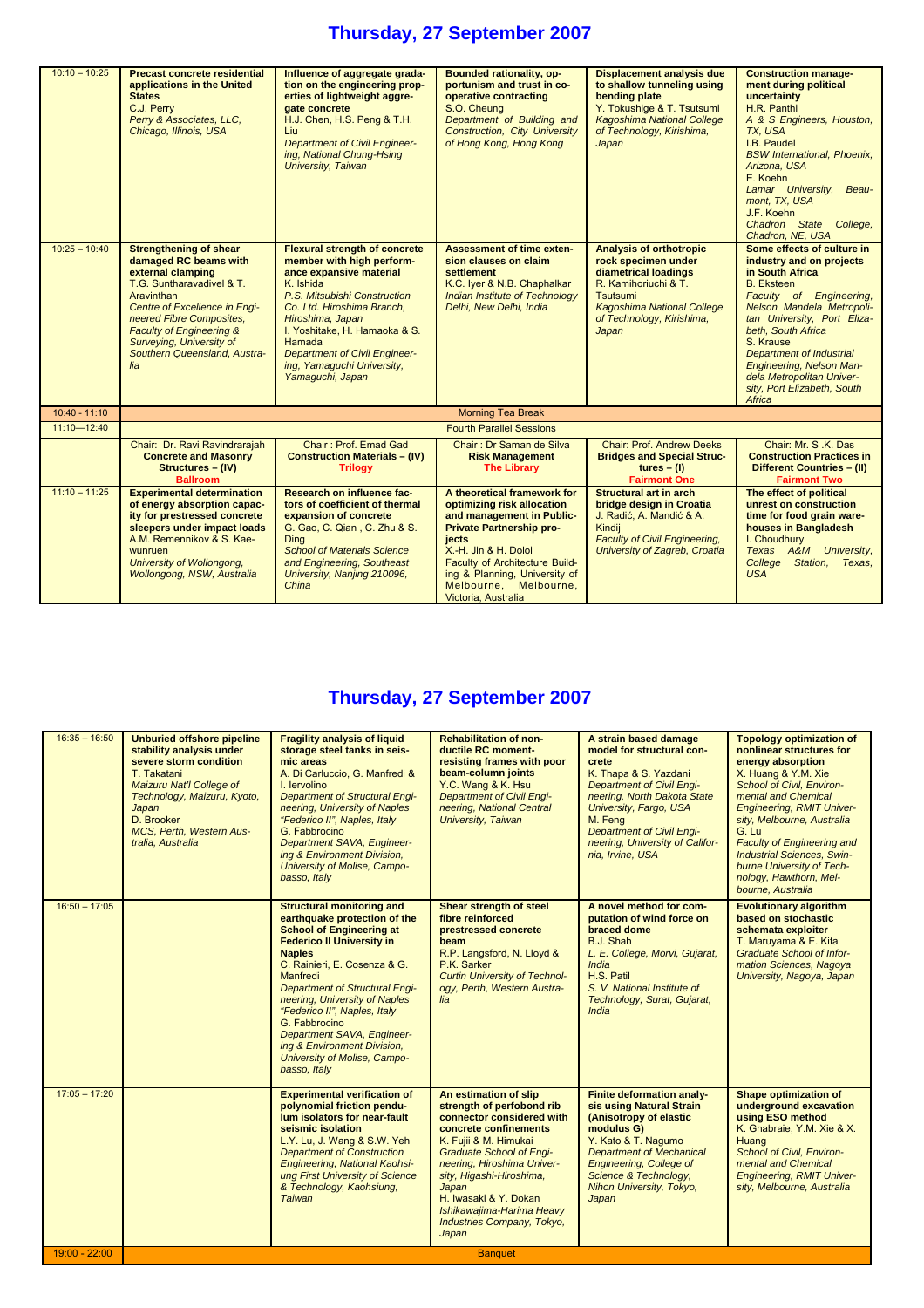| 15:35-16:05     |                                                                                                                                                                                                                                                                     |                                                                                                                                                                                                                | Afternoon Tea Break                                                                                                                                                                                                                                                                                                                                                 |                                                                                                                                                                                                                                                                                                                                                           |                                                                                                                                                                                                                                                                                                                                                                                                                                                                                                            |  |  |
|-----------------|---------------------------------------------------------------------------------------------------------------------------------------------------------------------------------------------------------------------------------------------------------------------|----------------------------------------------------------------------------------------------------------------------------------------------------------------------------------------------------------------|---------------------------------------------------------------------------------------------------------------------------------------------------------------------------------------------------------------------------------------------------------------------------------------------------------------------------------------------------------------------|-----------------------------------------------------------------------------------------------------------------------------------------------------------------------------------------------------------------------------------------------------------------------------------------------------------------------------------------------------------|------------------------------------------------------------------------------------------------------------------------------------------------------------------------------------------------------------------------------------------------------------------------------------------------------------------------------------------------------------------------------------------------------------------------------------------------------------------------------------------------------------|--|--|
| 16:05-17:35     |                                                                                                                                                                                                                                                                     | <b>Sixth Parallel Sessions</b>                                                                                                                                                                                 |                                                                                                                                                                                                                                                                                                                                                                     |                                                                                                                                                                                                                                                                                                                                                           |                                                                                                                                                                                                                                                                                                                                                                                                                                                                                                            |  |  |
|                 | Chair: Dr. Leszek Janusz<br><b>Computational Mechanics</b><br>$-$ (l)<br><b>Ballroom</b>                                                                                                                                                                            | Chair: Prof. Jay Sanjayan<br><b>Dynamic Impact and Earth-</b><br>quake Engineering - (IV)<br><b>The Library</b>                                                                                                | Chair: Prof. T. Jagannadha<br>Rao<br><b>Concrete and Masonry</b><br>Structures - (V)<br><b>Trilogy</b>                                                                                                                                                                                                                                                              | Chair: Prof. Sam Fragamoni<br><b>Structural Analysis - (II)</b><br><b>Fairmont One</b>                                                                                                                                                                                                                                                                    | Chair: Prof. Gerhard Girm-<br>scheid<br><b>Structural Optimization &amp;</b><br><b>Evolutionary Procedures</b><br>$-$ (I)<br><b>Fairmont Two</b>                                                                                                                                                                                                                                                                                                                                                           |  |  |
| $16:05 - 16:20$ | <b>Formulation of a nonlinear</b><br>shear-flexible rectangular<br>lavered reinforced con-<br>crete plate element by<br>updated Lagrangian ap-<br>proach<br>Y. X. Zhang<br><b>Division of Engineering,</b><br>Science and Technology,<br><b>UNSWASIA, Singapore</b> | <b>Dynamic response of</b><br>damped orthotropic plate on<br><b>Pasternak foundation to</b><br>dynamic moving loads<br>S.W. Alisjahbana & W.<br>Wangsadinata<br>Tarumanagara University,<br>Jakarta, Indonesia | Shear crack width of con-<br>crete member under axial<br>load and transverse re-<br>versed cyclic load<br>T. Tsubaki<br><b>Department of Civil Engi-</b><br>neering, Yokohama National<br>University, Yokohama,<br>Japan<br>M. Dragoi<br><b>Graduate School, Depart-</b><br>ment of Civil Engineering,<br><b>Yokohama National Univer-</b><br>sity, Yokohama, Japan | Analytical solutions for in-<br>plane displacements of<br>curved beams<br>X.F. Li & Y.H. Zhao<br>Institute of Road and Bridge<br><b>Engineering, Dalian Maritime</b><br>University, Dalian, Liaoning,<br>China<br>X.W. Li<br><b>Structural Engineer,</b><br><b>Shenzhen Municipal Engi-</b><br>neering Design Institute.<br>Shenzhen, Guangdong,<br>China | <b>Evolutionary structural</b><br>optimisation and para-<br>metric design in transdis-<br>ciplinary collaboration<br>D. Holzer<br><b>Spatial Information Archi-</b><br>tecture Lab (SIAL), RMIT<br><b>University, Melbourne</b><br>Australia<br>J. Tang & Y.M. Xie<br>School of Civil. Environ-<br>mental & Chemical Engi-<br>neering, RMIT University,<br>Melbourne Australia<br>M.C. Burry<br><b>Spatial Information Archi-</b><br>tecture Lab (SIAL), RMIT<br><b>University, Melbourne</b><br>Australia |  |  |
| $16:20 - 16:35$ | Object-oriented program-<br>ming of rectangular truss<br>element<br>F. Jiang, L. Huang & X. Cao<br><b>School of Civil &amp; Hydraulic</b><br>Engineering, Dalian Univer-<br>sity of Technology, Dalian,<br>China                                                    | Stochastic analysis of maxi-<br>mum responses of frame<br>structures using a fishbone-<br>shaped model<br>W.C. Pu & Y.G. Zhao<br>Nagoya Institute of Technol-<br>ogy, Nagoya, Japan                            | <b>Study on the fracture</b><br>behavior of the R/C mem-<br>ber covered by acrylic<br>resin and random staple<br>glass fiber matting<br>T. Tamura & M. Tokuda<br>Tokuyama College of Tech-<br>nology, Tokuyama, Japan<br>T. Kadonaga<br>Nagaoka University of Tech-<br>nology, Nagaoka, Japan<br>T. Yamamoto<br><b>MBS</b> corporation, Ube,<br>Yamaguchi, Japan    | Integrated equation of<br>motion for dynamic analy-<br>sis of structures with<br>smooth hysteresis<br>C.H. Wang<br><b>CSIRO Division of Sustain-</b><br>able Ecosystems, Mel-<br>bourne, Australia                                                                                                                                                        | A three phase Hybrid<br><b>Genetic Algorithm ap-</b><br>proach for structural<br>topology optimization<br>C. V. Ramakrishnan, N.<br>Singh & D. K. Sehgal<br><b>Department of Applied</b><br>Mechanics, I.I.T Delhi, New<br>Delhi India                                                                                                                                                                                                                                                                     |  |  |

| $11:25 - 11:40$ | Use of fault tree analysis in<br>risk assessment of rein-<br>forced concrete bridges<br>exposed to aggressive<br>environments<br>W. Zhu, S. Setunge, R.<br>Gravina & S. Venkatesan<br><b>RMIT University, Melbourne,</b><br>Victoria, Australia                                                    | <b>Galvanized steel in asset</b><br>desian<br>E. Pimentel<br>Galvanizers Association of<br>Australia, Melbourne, Australia                                                                                                                         | <b>Risk consideration in the</b><br>handling of a large scale<br>engineering project<br>C.K. Tse & W.M Wong<br>City University of Hong Kong,<br>Hong Kong<br>C.H. Chu<br>Penta Ocean Construction<br>Co. Ltd., Hong Kong Branch                                  | <b>Fatique in concrete decks</b><br>of cable supported bridges<br>P.K. Singh<br><b>Department of Civil Engi-</b><br>neering, Institute of Technol-<br>oav. Banaras Hindu Univer-<br>sity, Varanasi, India                                                                                      | <b>Structural and finishing</b><br>costs in Yemen<br><b>B.</b> Sultan<br><b>University</b><br>of Sana'a,<br>Yemen                                                                                                                                                                                                                                                   |
|-----------------|----------------------------------------------------------------------------------------------------------------------------------------------------------------------------------------------------------------------------------------------------------------------------------------------------|----------------------------------------------------------------------------------------------------------------------------------------------------------------------------------------------------------------------------------------------------|------------------------------------------------------------------------------------------------------------------------------------------------------------------------------------------------------------------------------------------------------------------|------------------------------------------------------------------------------------------------------------------------------------------------------------------------------------------------------------------------------------------------------------------------------------------------|---------------------------------------------------------------------------------------------------------------------------------------------------------------------------------------------------------------------------------------------------------------------------------------------------------------------------------------------------------------------|
| $11:40 - 11:55$ | Internal temperature rise<br>and early thermal stresses<br>in concrete<br>B.M. Abbas & R.S. AI<br>Mahaidi<br><b>Department of Civil Engi-</b><br>neering, Monash University,<br>Melbourne, Australia                                                                                               | Multiscale modeling of con-<br>crete strength<br>C. Liu<br>Department of Civil & Environ-<br>mental Engineering, Villanova<br><b>University, USA</b><br>K.P. Jen<br><b>Department of Mechanical</b><br>Engineering, Villanova Univer-<br>sity, USA | Developing a framework of<br>retained risk in Public-<br><b>Private Partnership (PPP)</b><br>social infrastructure pro-<br>iects.<br>H.K. Doloi & P. Raisbeck<br>Faculty of Architecture,<br>Building and Planning, The<br>University of Melbourne.<br>Australia | The usage of glued lami-<br>nated timber structures in<br>architecture<br>V. Kilar & S. Vratuša<br>University of Ljubljana,<br><b>Faculty of Architecture.</b><br>Ljubljana, Slovenia                                                                                                          | Fast track design build of<br>concrete viaduct<br>M. Seniwongse<br>Design Construction Con-<br>sultants Corporation, Bos-<br>ton, Massachusetts, U.S.A.                                                                                                                                                                                                             |
| $11:55 - 12:10$ | <b>Development of a simple</b><br>and low cost shear con-<br>nector for minimizing<br>tripping hazards of pedes-<br>trian concrete pavements<br>Y.C. Koay, Y.M. Xie & S.<br>Setunge<br>School of Civil, Environ-<br>mental and Chemical Engi-<br>neering, RMIT University,<br>Melbourne, Australia | Sulfate resistance of fly ash<br>concrete in wet-dry condi-<br>tions<br>N. Ghafoori & H. Diawara<br><b>Department of Civil and Envi-</b><br>ronmental Engineering at the<br>University of Nevada, Las<br>Vegas, USA                                | <b>Risk ranking from the</b><br>factors in feasibility study<br>of building construction in<br>Indonesia<br>B.A. Firmansyah, A. Veroni-<br>ka & L.S. Riantini<br>Construction Management,<br>University of Indonesia.<br>Depok, Indonesia                        | <b>Effects of heavy truck load</b><br>on medium span bridge<br><b>airders</b><br>X. Zhou & A. Saber<br><b>Department of Civil Engi-</b><br>neering, Louisiana Tech<br>University, Ruston, LA, USA<br>W. Alaywan<br>Louisiana Transportation<br><b>Research Center, Baton</b><br>Rouge, LA, USA | Determinants of con-<br><b>struction</b><br>company's<br>performance<br><b>SUCCESS</b><br>indicators in Indonesia<br>Sudarto<br>Civil Engineering Depart-<br>ment Faculty of Engineer-<br>ing, University of Indonesia,<br>Depok, Indonesia<br>A. Veronika, L.S. Riantini &<br>Sulhaemi<br>Construction Management,<br>University of Indonesia,<br>Depok, Indonesia |
| $12:10 - 12:25$ | <b>Behaviour of fibre rein-</b><br>forced concrete slabs<br>M.N.S. Hadi<br>School of Civil, Mining and<br><b>Environmental Engineering,</b><br>University of Wollongong,<br>Wollongong, NSW, Australia                                                                                             | <b>Investigation of hot-pressing</b><br>process for manufacturing of<br>hardwood particleboard<br>D. Pannipitiya, S. Setunge, N.<br>Gamage & M. Jollands<br><b>RMIT University, Melbourne,</b><br>Victoria, Australia                              | <b>Vulnerability of glass</b><br>windows to explosions<br>H.S. Susiswo, T. Ngo, C.<br>Duffield & P. Mendis<br>Department of Civil and<br>Environmental Engineering,<br>University of Melbourne,<br>Melbourne, Australia                                          | <b>Construction project man-</b><br>agement of large concrete<br>arch bridges in Croatia<br>Ž. Žderić<br>Konstruktor inženjering, Split,<br>Croatia<br>A. Kindij & J. Radić<br><b>Faculty of Civil Engineering,</b><br>Zagreb, Croatia                                                         | <b>Identification of the cause</b><br>of external factor prob-<br>lems that influence con-<br>struction company's<br>performance in Indonesia<br>Sudarto, B. Trigunarsyah,<br>I.S. Abidin & B.S. Soepandji<br>Civil Engineering Depart-<br>ment, University of Indone-<br>sia, Depok, Indonesia                                                                     |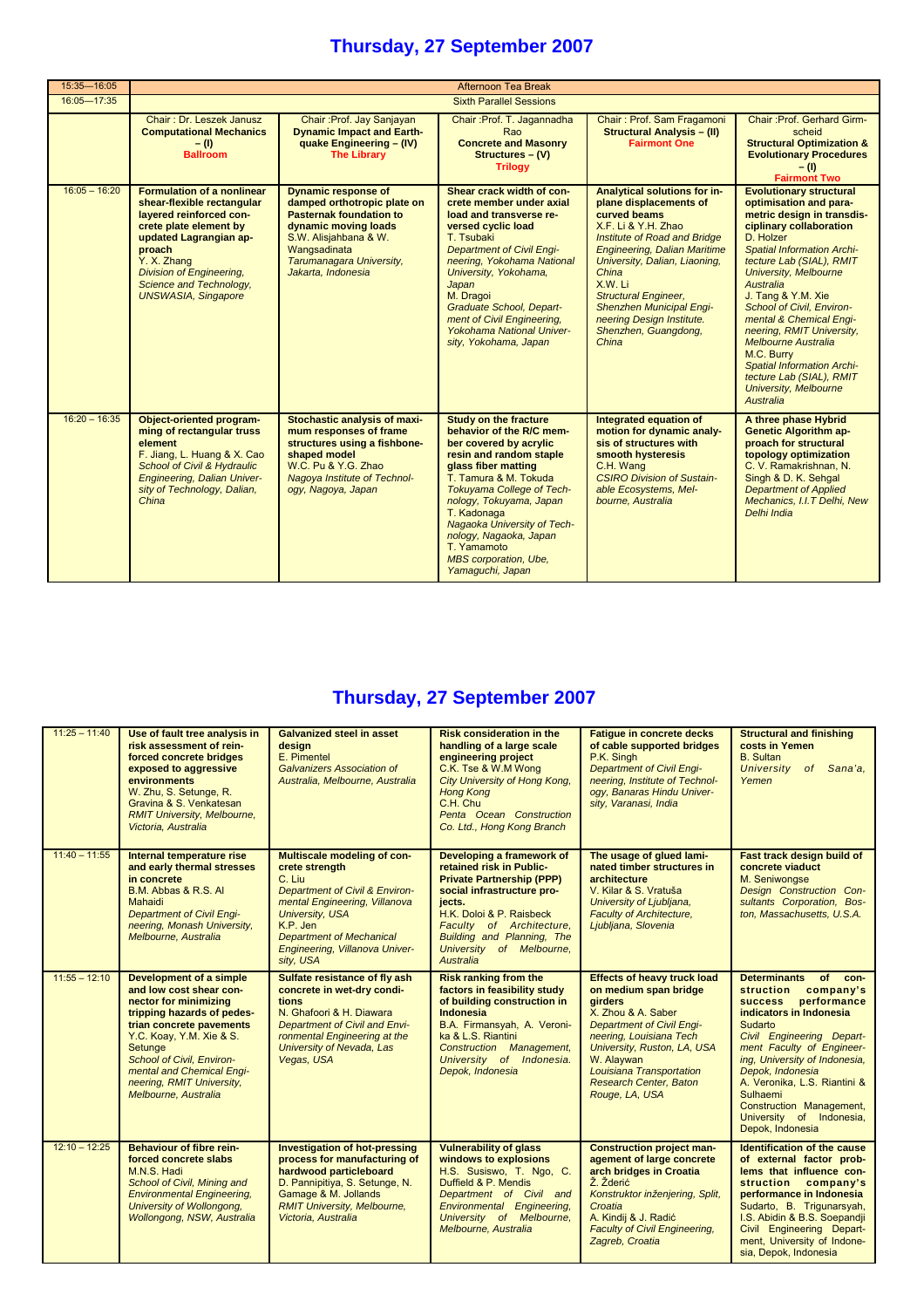| $12:25 - 12:40$ | <b>Experimental work on</b><br>reinforced and<br>prestressed concrete<br>deep beams with various<br>web openings<br>T.M. Yoo, J.H. Doh & H.<br>Guan<br><b>Griffith University, Gold</b><br>Coast, Queensland, Austra-<br>lia<br>S. Fragomeni<br>Victoria University, Mel-<br>bourne, Victoria, Australia | Hemp utilization in cement-<br>bonded particle boards<br>F. Khestl & J. Bydžovský<br><b>Brno University of Technology,</b><br><b>Faculty of Civil Enginnering,</b><br><b>Brno, Czech Republic</b>                               |                                                                                                                                                                                                                                                 | <b>Evaluation and rehabilita-</b><br>tion of concrete bridges in<br><b>USA</b><br>M. Seniwongse<br><b>Design Construction Con-</b><br>sultants Corporation, Bos-<br>ton, Massachusetts, USA                                       | The insufficiently recog-<br>nized importance of<br>specialty trade contrac-<br>tors in the U.S. construc-<br>tion industry<br>R. Pietroforte<br><b>Worcester Polytechnic</b><br>Institute, Worcester, U.S.A.<br>N. Costantino<br>Polytechnic of Bari, Bari,<br>Italy |  |
|-----------------|----------------------------------------------------------------------------------------------------------------------------------------------------------------------------------------------------------------------------------------------------------------------------------------------------------|---------------------------------------------------------------------------------------------------------------------------------------------------------------------------------------------------------------------------------|-------------------------------------------------------------------------------------------------------------------------------------------------------------------------------------------------------------------------------------------------|-----------------------------------------------------------------------------------------------------------------------------------------------------------------------------------------------------------------------------------|-----------------------------------------------------------------------------------------------------------------------------------------------------------------------------------------------------------------------------------------------------------------------|--|
| $12:40 - 13:40$ |                                                                                                                                                                                                                                                                                                          |                                                                                                                                                                                                                                 | Lunch                                                                                                                                                                                                                                           |                                                                                                                                                                                                                                   |                                                                                                                                                                                                                                                                       |  |
| $13:40 - 14:15$ | <b>Fourth Keynote</b><br>Structural response as an aspect of fire safety of buildings<br>I.R. Thomas<br>Centre for Environmental Safety and Risk Engineering, Victoria University, Melbourne, Australia                                                                                                  |                                                                                                                                                                                                                                 |                                                                                                                                                                                                                                                 |                                                                                                                                                                                                                                   |                                                                                                                                                                                                                                                                       |  |
| $14:20 - 15:35$ |                                                                                                                                                                                                                                                                                                          |                                                                                                                                                                                                                                 | <b>Fifth Parallel Sessions</b>                                                                                                                                                                                                                  |                                                                                                                                                                                                                                   |                                                                                                                                                                                                                                                                       |  |
|                 | Chair: Prof. Faas Moonen<br><b>Sustainability</b><br><b>Ballroom</b>                                                                                                                                                                                                                                     | Chair: Prof. Amarjit Singh<br><b>Education and Training</b><br><b>Trilogy</b>                                                                                                                                                   | Chair: Prof. Mohd. Saleh<br>Jaafar<br><b>Dynamic Impact &amp; Earth-</b><br>quake Engineering - (III)<br><b>The Library</b>                                                                                                                     | Chair: Prof. Xiao-Ling Zhao<br><b>Steel Structures - (III)</b><br><b>Fairmont One</b>                                                                                                                                             | Chair: Mr. Richard Eck-<br>haus<br><b>Life Cycle Analysis</b><br><b>Fairmont Two</b>                                                                                                                                                                                  |  |
| $14:20 - 14:35$ | <b>Sustainability and liveabil-</b><br>ity: residents' experience<br>of the Ecohome in Mel-<br>bourne<br>S. Rahman, I. Patnaikuni &<br>S. De Silva<br><b>RMIT University, Melbourne,</b><br>Victoria. Australia                                                                                          | <b>Positioning an academic</b><br>department to develop the<br>structural engineer of the<br>21 <sup>st</sup> century<br>R.L. Amory<br>Morgan State University,<br>Baltimore, MD, USA                                           | <b>Investigation and com-</b><br>parison of the earth-<br>quakes of Silakhor desert<br>and Bam<br>H. Niroumand<br>Asia Civil Research Insti-<br>tute, Tehran, Iran<br>S.M. Zahrai<br>School of Civil Engineering,<br>University of Tehran, Iran | The design of portal<br>frames using cold-formed<br>channel sections: A com-<br>parison of Australian, US<br>and European require-<br>ments<br>D.T. Vyden & J.E. Mills<br>University of South Austra-<br>lia, Adelaide, Australia | Life cycle cost analysis<br>for home purchase<br>A. Singh & K. Gautam<br>University of Hawai'i at<br>Manoa, Honolulu, Hawai'i,<br><b>USA</b>                                                                                                                          |  |
| $14:35 - 14:50$ | <b>Sustainability and limit</b><br>states of existing bridges<br>in Croatia<br>J. Radić & A. Mandić<br>Faculty of Civil Engineering,<br>University of Zagreb, Croa-<br>tia                                                                                                                               | <b>Application of ethics in</b><br>engineering practice quis<br>custodiet ipsos custodes?<br>J. St. J. S. Buckeridge<br>School of Civil, Environmental<br>and Chemical Engineering,<br>RMIT University, Melbourne,<br>Australia | Investigation and com-<br>parison of the earth-<br>quakes of Silakhor desert<br>and Manjil<br>H. Niroumand<br><b>Asian Civil Research Insti-</b><br>tute, Tehran, Iran                                                                          | <b>Finite element modelling</b><br>of steel lattice tower legs<br>reinforced for increased<br>loads<br>C. Tongkasame, J. Mills &<br>Y. Zhuge<br>University of South Austra-<br>lia, Adelaide, Australia                           | <b>Probabilistic risk-based</b><br><b>LC NPV Model</b><br>G. Girmscheid<br><b>Institute for Construction</b><br><b>Engineering and Manage-</b><br>ment, ETH Zürich, Zurich,<br>Switzerland                                                                            |  |

| $14:50 - 15:05$ | The reduction of negative<br>residential construction<br>environmental<br><i>impacts</i><br>through the use of modu-<br>lar construction tech-<br>niques<br>D. Oxley, S. de Silva & Y.M.<br>Xie<br><b>RMIT</b><br>Mel-<br>University,<br>bourne, Australia | Shifting the curve to the left:<br>student response to BIM in<br>the classroom<br>K.E. Hedges & A.S. Denzer<br><b>Department of Civil and Archi-</b><br>tectural Engineering, Univer-<br>sity of Wyoming, Laramie,<br>WY, USA                                                                                    | Seismic proof for mo-<br>ment-resisting R.C. struc-<br>ture considering member<br>displacement<br>W.P. Sung<br><b>National Chin-Yi University</b><br>of Technology, Taiping,<br>Taichung, Taiwan, R.O.C.<br>M.H. Shih & C.L. Chen<br>National Kaohsiung Univer-<br>sity of Science and Technol-<br>ogy, Kaohsiung, Taiwan,<br>R.O.C.                                   | <b>Elastic-plastic local stabil-</b><br>ity and load-carrying<br>capacity of steel members<br>P. Juhás<br><b>Technical University - Civil</b><br><b>Engineering</b><br>Faculty,<br>Košice, Slovakia                                                                   | Use of ICT to improve<br>quality, whole life costs<br>and communications<br>A.J. Christian, M. Issa & J.H.<br>Rankin<br><b>University of New Brunswick,</b><br>Fredericton, New Brunswick,<br>Canada                                                                                                                             |
|-----------------|------------------------------------------------------------------------------------------------------------------------------------------------------------------------------------------------------------------------------------------------------------|------------------------------------------------------------------------------------------------------------------------------------------------------------------------------------------------------------------------------------------------------------------------------------------------------------------|------------------------------------------------------------------------------------------------------------------------------------------------------------------------------------------------------------------------------------------------------------------------------------------------------------------------------------------------------------------------|-----------------------------------------------------------------------------------------------------------------------------------------------------------------------------------------------------------------------------------------------------------------------|----------------------------------------------------------------------------------------------------------------------------------------------------------------------------------------------------------------------------------------------------------------------------------------------------------------------------------|
| $15:05 - 15:20$ | Passive design and ther-<br>performance<br>mal<br>0f<br>houses for local climate<br>B. Su<br>School of Architecture and<br>Architecture,<br>Landscape<br>UNITEC New Zealand.<br>Aucklan, d New Zealand                                                     | Integrating<br><b>Augmented</b><br>Reality into design and<br>architecture curriculum<br>X. Wang<br>Key Centre of Design Com-<br>puting and Cognition, Univer-<br>sity of Sydney, Australia<br>J. Chen<br>High-grade Highway Admini-<br>stration Bureau of Jiangxi<br>Province, Nanchang, Jiangxi,<br>P.R. China | <b>Probabilistic</b><br>holistic<br>seismic risk assessment<br>methodology for indus-<br>trial facilities<br>K.Nasserasadi. M. G.<br>Ashtiany & S. Eshghi<br>International Institute of<br><b>Earthquake Engineering</b><br>and Seismology (IIEES),<br>Tehran, Iran<br>M. Zolfaghari<br><b>Civil Engineering Depart-</b><br>ment of K.N.T. University,<br>Tehran, Iran | <b>Experiments on ultimate</b><br>bending strength of cor-<br>roded thin cylindrical<br>shells<br>K. Hashimoto, T. Kondoh,<br>H. Nakamura & K. Fujii<br>Graduate School of Engi-<br>neering, Hiroshima Univer-<br>Higashi-Hiroshima,<br>sity,<br>Japan                | <b>Study</b><br>sustainable<br>on<br>project management based<br>on lifecycle theory<br>S. Li & F. Xu<br><b>RCICEM, Faculty of Real</b><br><b>Estate and Construction</b><br><b>Management, Chongqing</b><br>University, Chongqing, China<br>L. Zhang<br>Civil Engineering College,<br>Chongging University,<br>Chongging, China |
| $15:20 - 15:35$ | Safety and sustainability<br>of monolithic dome struc-<br>tures in hurricane prone<br>regions<br>K.R. Grosskopf & J. Sullivan<br>University of Florida,<br>Gainesville, Florida, USA                                                                       | The Solar Decathlon: les-<br>sons learned from trans-<br>portable solar houses<br>K.E. Hedges, A.S. Denzer &<br>C. Yavuzturk<br><b>Department of Civil and Archi-</b><br>tectural Engineering, Univer-<br>sity of Wyoming, Laramie,<br>WY. USA                                                                   | Seismic response charac-<br>teristics of a multi-span<br>continuous rigid-frame<br>bridge constructed on<br>soft ground<br>K. Kinoshita, H. Nakamura<br>& K. Fujii<br><b>Graduate School of Engi-</b><br>neering, Hiroshima Univer-<br>sity, Higashi-Hiroshima,<br>Japan<br>Y. Fujiwara<br><b>PS</b><br>Mitsubishi,<br>Osaka,<br>Japan                                 | A new approach to design<br>and modeling of flexible<br>corrugated steel<br>plate<br><b>structures</b><br>under con-<br><b>struction</b><br>L. Janusz<br>ViaCon-Poland,<br>Rydzyna,<br>Poland<br>O. Kapliński<br>Poznan University of Tech-<br>nology, Poznan, Poland | Applying systems engi-<br>neering for adding value in<br>the built environment<br>H. de Ridder & R. Vrijhoef<br><b>Delft University of Technol-</b><br>ogy, Faculty of Civil Engi-<br>neering, Delft, The Nether-<br>lands                                                                                                       |